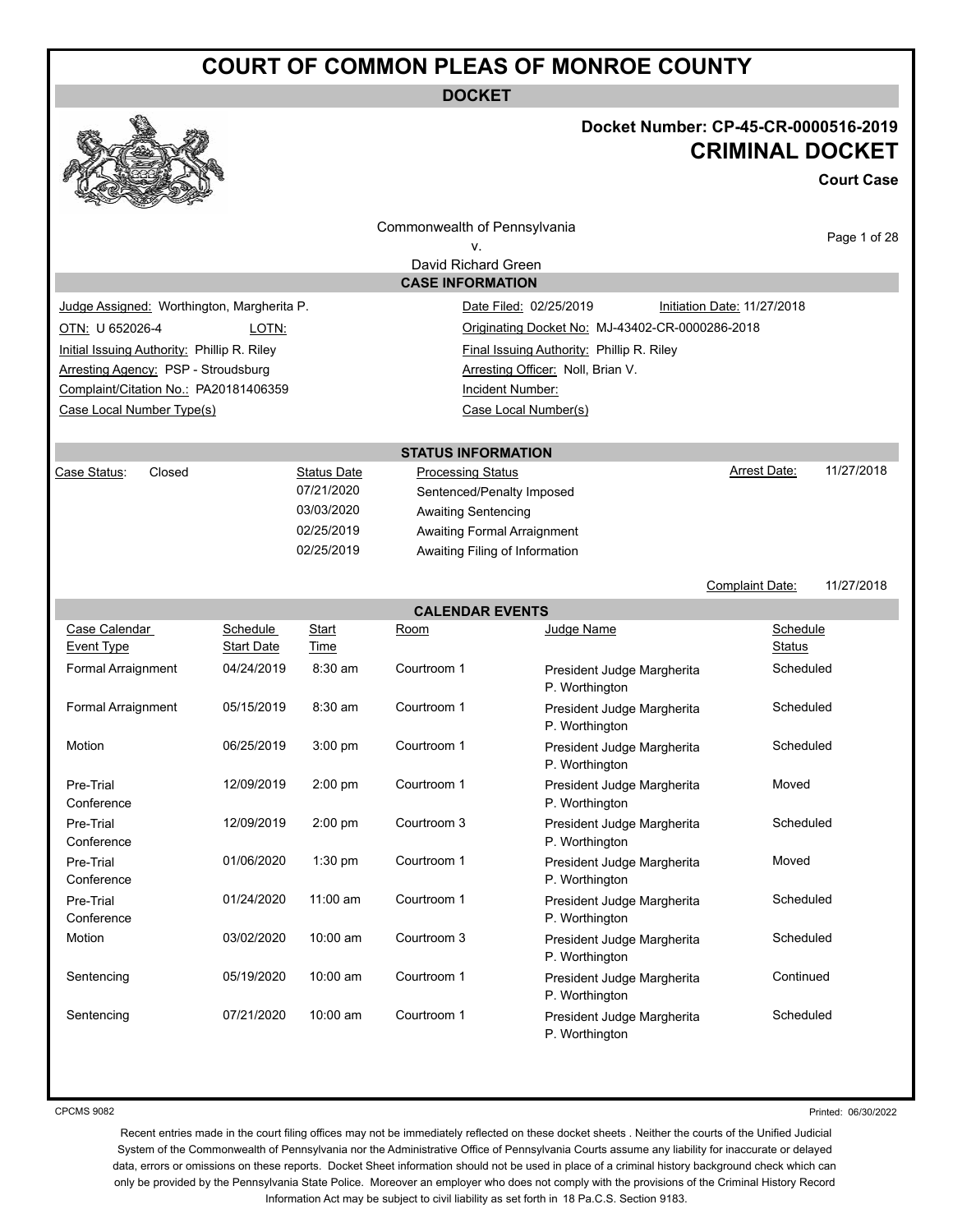**DOCKET**

|                                                                              |                     |                                 |                                       | UUUNE I                                                                                     |                                          |                                                                                         |                                                                                     |
|------------------------------------------------------------------------------|---------------------|---------------------------------|---------------------------------------|---------------------------------------------------------------------------------------------|------------------------------------------|-----------------------------------------------------------------------------------------|-------------------------------------------------------------------------------------|
|                                                                              |                     |                                 |                                       |                                                                                             |                                          |                                                                                         | Docket Number: CP-45-CR-0000516-2019<br><b>CRIMINAL DOCKET</b><br><b>Court Case</b> |
|                                                                              |                     |                                 |                                       | Commonwealth of Pennsylvania<br>ν.<br>David Richard Green<br><b>CONFINEMENT INFORMATION</b> |                                          |                                                                                         | Page 2 of 28                                                                        |
|                                                                              |                     |                                 |                                       |                                                                                             |                                          |                                                                                         |                                                                                     |
| Confinement<br>Known As Of                                                   | <b>Type</b>         | Confinement                     |                                       | Destination<br>Location                                                                     | Confinement<br>Reason                    |                                                                                         | Still in<br>Custody                                                                 |
| 11/09/2020                                                                   |                     |                                 | <b>State Correctional Institution</b> | <b>SCI Benner Township</b>                                                                  |                                          |                                                                                         | Yes                                                                                 |
|                                                                              |                     |                                 |                                       | <b>DEFENDANT INFORMATION</b>                                                                |                                          |                                                                                         |                                                                                     |
| Date Of Birth:                                                               |                     |                                 | 05/28/1946                            | City/State/Zip: Henryville, PA 18332                                                        |                                          |                                                                                         |                                                                                     |
|                                                                              |                     |                                 |                                       | <b>CASE PARTICIPANTS</b>                                                                    |                                          |                                                                                         |                                                                                     |
| <b>Participant Type</b><br>Defendant                                         |                     |                                 | Name                                  | Green, David Richard                                                                        |                                          |                                                                                         |                                                                                     |
|                                                                              |                     |                                 |                                       | <b>BAIL INFORMATION</b>                                                                     |                                          |                                                                                         |                                                                                     |
| Green, David Richard                                                         |                     |                                 |                                       |                                                                                             |                                          |                                                                                         | <b>Nebbia Status: None</b>                                                          |
| <b>Bail Action</b>                                                           |                     | Date                            | <b>Bail Type</b>                      | Percentage                                                                                  | Amount                                   | <b>Bail Posting Status</b>                                                              | Posting Date                                                                        |
| Denied                                                                       |                     |                                 | 11/27/2018                            |                                                                                             | \$0.00                                   |                                                                                         |                                                                                     |
|                                                                              |                     |                                 |                                       | <b>CHARGES</b>                                                                              |                                          |                                                                                         |                                                                                     |
| Seq.<br>1<br>1                                                               | Orig Seq.           | Grade<br>F <sub>1</sub>         | <b>Statute</b><br>18 § 2502 §§ C      | <b>Statute Description</b><br>Murder Of The Third Degree                                    |                                          | Offense Dt.<br>11/27/2018                                                               | $OTN$<br>U 652026-4                                                                 |
|                                                                              |                     |                                 |                                       | <b>DISPOSITION SENTENCING/PENALTIES</b>                                                     |                                          |                                                                                         |                                                                                     |
| Disposition<br>Case Event<br>Sequence/Description<br><b>Sentencing Judge</b> | Sentence Conditions | Sentence/Diversion Program Type |                                       | <b>Disposition Date</b><br><b>Offense Disposition</b><br>Sentence Date                      | <b>Incarceration/Diversionary Period</b> | <b>Final Disposition</b><br>Grade<br><b>Credit For Time Served</b><br><b>Start Date</b> | Section                                                                             |
| <b>Held for Court (Lower Court)</b>                                          |                     |                                 | Defendant Was Present                 |                                                                                             |                                          |                                                                                         |                                                                                     |
| Lower Court Disposition<br>1 / Murder Of The Third Degree                    |                     |                                 |                                       | 02/21/2019<br>Held for Court (Lower Court)                                                  |                                          | Not Final<br>F <sub>1</sub>                                                             | 18 § 2502 §§ C                                                                      |
| <b>Proceed to Court</b>                                                      |                     |                                 | Defendant Was Not Present             |                                                                                             |                                          |                                                                                         |                                                                                     |
| <b>Information Filed</b><br>1 / Murder Of The Third Degree                   |                     |                                 |                                       | 04/24/2019<br>Proceed to Court                                                              |                                          | Not Final<br>F <sub>1</sub>                                                             | 18 § 2502 §§ C                                                                      |
| <b>Guilty Plea - Mentally III</b>                                            |                     |                                 |                                       |                                                                                             |                                          |                                                                                         |                                                                                     |
| Motion                                                                       |                     |                                 |                                       | 03/03/2020                                                                                  |                                          | <b>Final Disposition</b>                                                                |                                                                                     |
| 1 / Murder Of The Third Degree                                               |                     |                                 |                                       | Guilty Plea - Mentally III                                                                  |                                          | F <sub>1</sub>                                                                          | 18 § 2502 §§ C                                                                      |
| Worthington, Margherita P.<br>Confinement                                    |                     |                                 |                                       | 07/21/2020<br>Min of 20.00 Years<br>Max of 40.00 Years<br>Other                             |                                          | 602 Days<br>07/21/2020                                                                  |                                                                                     |

CPCMS 9082

Printed: 06/30/2022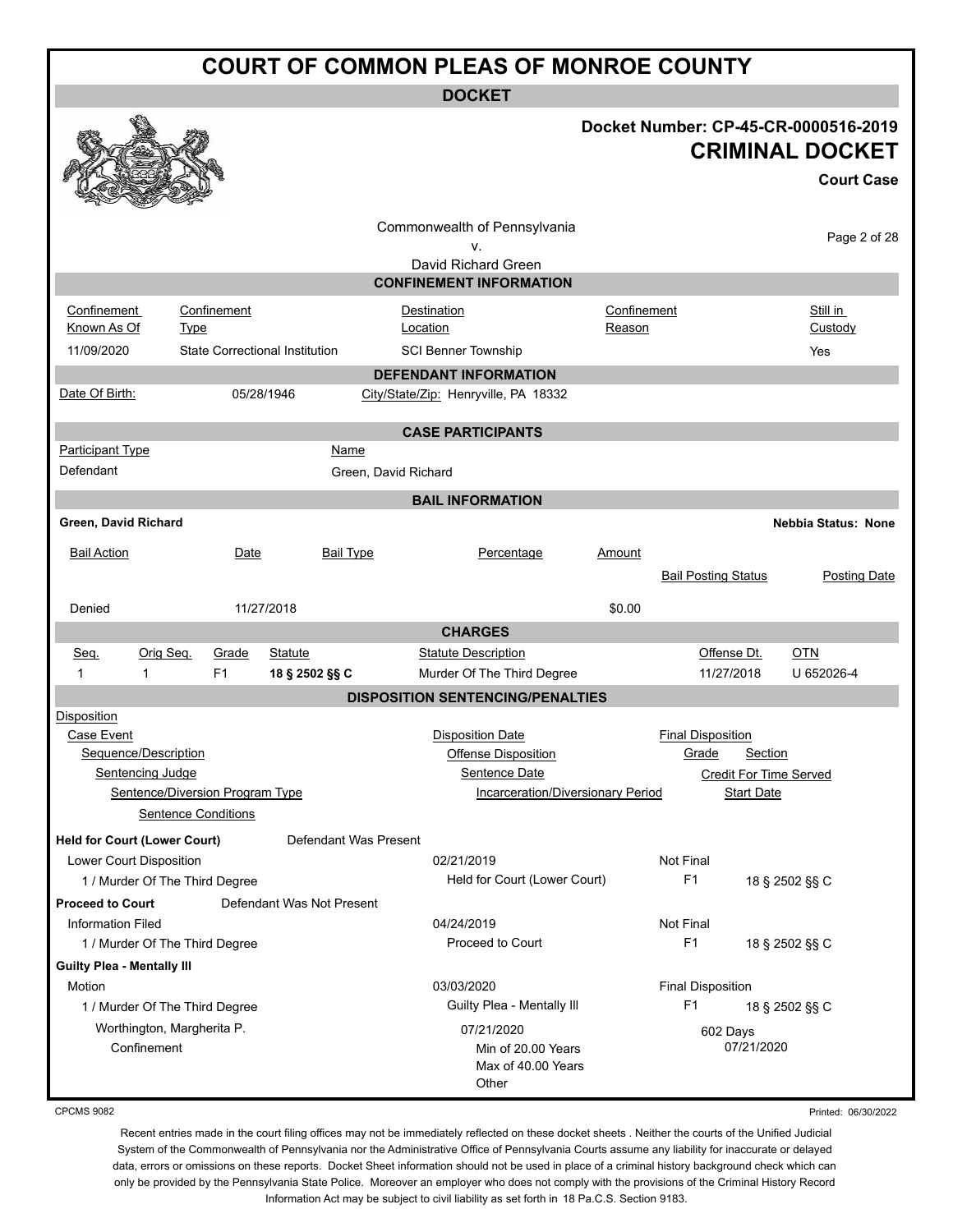**DOCKET**



### **Docket Number: CP-45-CR-0000516-2019 CRIMINAL DOCKET**

**Court Case**

Commonwealth of Pennsylvania

Page 3 of 28

v. David Richard Green

#### **DISPOSITION SENTENCING/PENALTIES**

Disposition

Case Event **Case Event Case Event Disposition Date Case Event Case Event Case Event Case Event Case Event C** and **C** and **C** and **C** and **C** and **C** and **C** and **C** and **C** and **C** and **C** and **C** and **C** a Sequence/Description **Contact Contact Contact Contact Contact Contact Contact Contact Contact Contact Contact Contact Contact Contact Contact Contact Contact Contact Contact Contact Contact Contact Contact Contact Contact** 

Sentence/Diversion Program Type Incarceration/Diversionary Period Start Date

Sentencing Judge Sentence Date Credit For Time Served

Sentence Conditions

Defendant shall pay the costs of these proceedings

MCCF to obtain a DNA blood sample and fingerprints from the Defendant, to pay the \$250.00 fee associated therewith.

Pay the Cost of Restitution to the victims compensation assistance program in the amount of 5,707.09 and to selective insurance in the amount of 1095.52

DOC shall obtain a mental health assessment of the defendant

| <b>COMMONWEALTH INFORMATION</b>   |                                   | <b>ATTORNEY INFORMATION</b> |                                    |
|-----------------------------------|-----------------------------------|-----------------------------|------------------------------------|
| Name:                             | Michael Mancuso                   | Name:                       | Eric Carl Closs                    |
|                                   | <b>District Attorney</b>          |                             | <b>Public Defender</b>             |
| Supreme Court No:                 | 065509                            | Supreme Court No:           | 314222                             |
| Phone Number(s):                  |                                   | Rep. Status:                | Active                             |
| 570-420-3470                      | (Phone)                           | Phone Number(s):            |                                    |
| Address:                          |                                   | 570-517-3042                | (Phone)                            |
| <b>District Attorney's Office</b> |                                   | Address:                    |                                    |
| 610 Monroe St                     |                                   | 610 Monroe St               |                                    |
| Strousburg, PA 18360              |                                   | Stroudsburg, PA 18360       |                                    |
|                                   |                                   |                             | Representing: Green, David Richard |
| Name:                             | Monroe County District Attorney's |                             |                                    |
| Office                            |                                   |                             |                                    |
|                                   | <b>District Attorney</b>          |                             |                                    |
| Supreme Court No:                 |                                   |                             |                                    |
| Phone Number(s):<br>570-517-3052  |                                   |                             |                                    |
|                                   | (Phone)                           |                             |                                    |
| Address:                          |                                   |                             |                                    |
| 701 Main Street<br>Suite 200      |                                   |                             |                                    |
| Stroudsburg, PA 18360             |                                   |                             |                                    |
|                                   |                                   |                             |                                    |
| Name:                             | David Nicholas Marra              |                             |                                    |
|                                   | <b>District Attorney</b>          |                             |                                    |
| Supreme Court No:                 | 321498                            |                             |                                    |
| Phone Number(s):                  |                                   |                             |                                    |
| 570-517-3052                      | (Phone)                           |                             |                                    |
| Address:                          |                                   |                             |                                    |
| 610 Monroe St Ste 120             |                                   |                             |                                    |
| Stroudsburg, PA 18360             |                                   |                             |                                    |

CPCMS 9082

Printed: 06/30/2022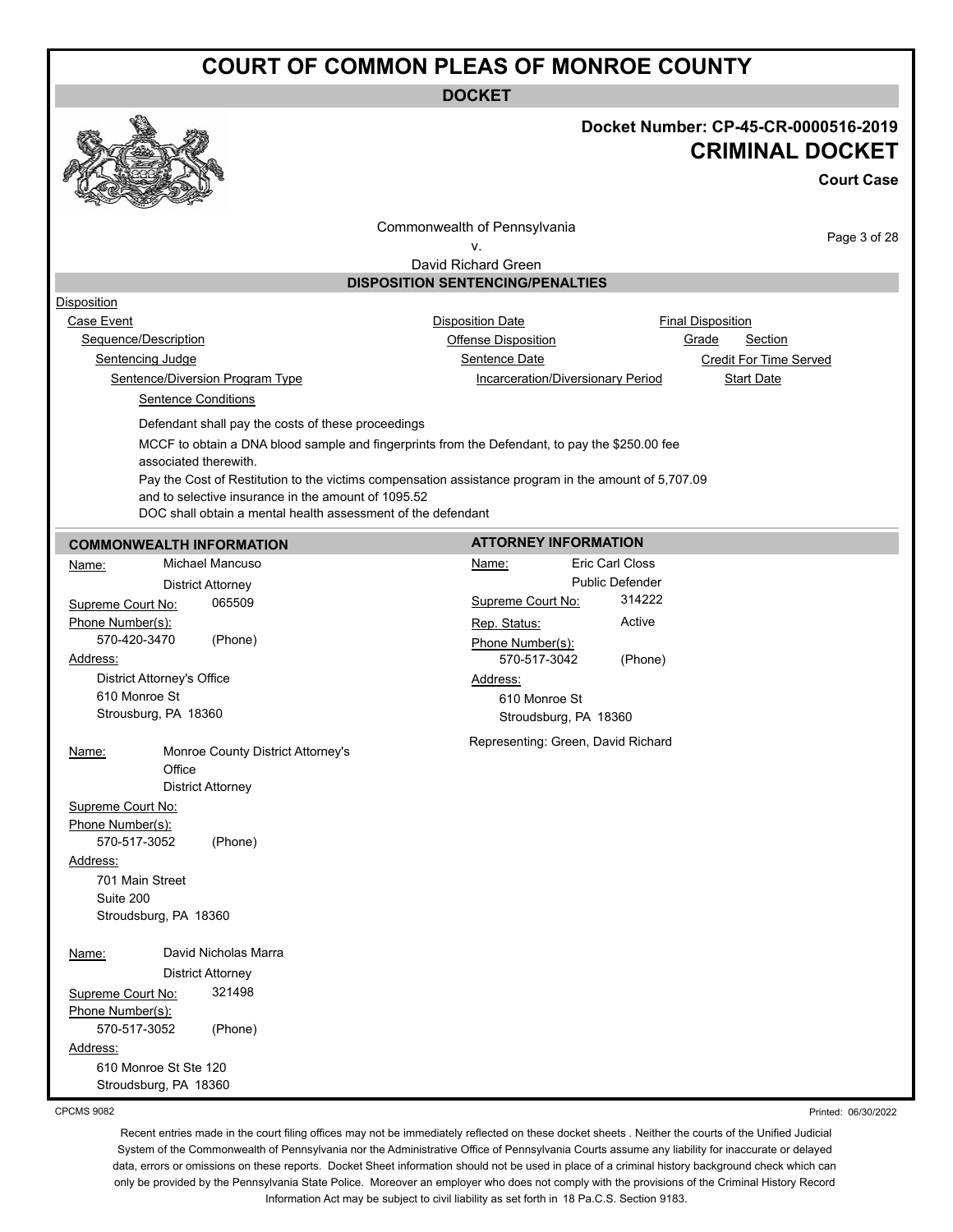**DOCKET**

#### **Docket Number: CP-45-CR-0000516-2019 CRIMINAL DOCKET**

|                                                        |                                           |                                    |        |                                          | <b>Court Case</b> |
|--------------------------------------------------------|-------------------------------------------|------------------------------------|--------|------------------------------------------|-------------------|
|                                                        |                                           | Commonwealth of Pennsylvania<br>۷. |        |                                          | Page 4 of 28      |
|                                                        |                                           | David Richard Green                |        |                                          |                   |
| Sequence Number                                        | CP Filed Date                             | <b>ENTRIES</b><br>Document Date    |        | Filed By                                 |                   |
| Service To                                             |                                           | Service By                         |        |                                          |                   |
| <b>Issue Date</b>                                      | Service Type                              | <b>Status Date</b>                 |        | Service Status                           |                   |
| $\mathbf{1}$                                           | 02/25/2019                                |                                    |        | Noll, Brian V.                           |                   |
| Confidential Information Form<br>Closs, Eric Carl      |                                           |                                    |        |                                          |                   |
| 03/05/2019                                             | eService                                  |                                    | Served |                                          |                   |
| Monroe County District Attorney's Office<br>03/05/2019 | eService                                  |                                    | Served |                                          |                   |
| Monroe County Public Defender's Office<br>03/05/2019   | eService                                  |                                    | Served |                                          |                   |
| Skutnik, David W.<br>03/05/2019                        | eService                                  |                                    | Served |                                          |                   |
| $\overline{2}$                                         | 02/25/2019                                |                                    |        | Court of Common Pleas - Monroe<br>County |                   |
|                                                        | Original Papers Received from Lower Court |                                    |        |                                          |                   |
| 1                                                      | 04/01/2019                                |                                    |        | MDJ-43-4-03                              |                   |
| Search Warrant Issued - MD 45-18<br>Closs, Eric Carl   |                                           |                                    |        |                                          |                   |
| 04/02/2019                                             | eService                                  |                                    | Served |                                          |                   |
| Monroe County District Attorney's Office<br>04/02/2019 | eService                                  |                                    | Served |                                          |                   |
| Monroe County Public Defender's Office                 |                                           |                                    |        |                                          |                   |
| 04/02/2019                                             | eService                                  |                                    | Served |                                          |                   |
| Skutnik, David W.<br>04/02/2019                        | eService                                  |                                    | Served |                                          |                   |
| $\overline{2}$                                         | 04/01/2019                                |                                    |        | MDJ-43-4-02                              |                   |
| Search Warrant Issued - MD 46-18<br>Closs, Eric Carl   |                                           |                                    |        |                                          |                   |
| 04/02/2019                                             | eService                                  |                                    | Served |                                          |                   |
| Monroe County District Attorney's Office<br>04/02/2019 | eService                                  |                                    | Served |                                          |                   |
| Monroe County Public Defender's Office                 |                                           |                                    |        |                                          |                   |
| 04/02/2019                                             | eService                                  |                                    | Served |                                          |                   |
| Skutnik, David W.<br>04/02/2019                        | eService                                  |                                    | Served |                                          |                   |
|                                                        |                                           |                                    |        |                                          |                   |

CPCMS 9082

Printed: 06/30/2022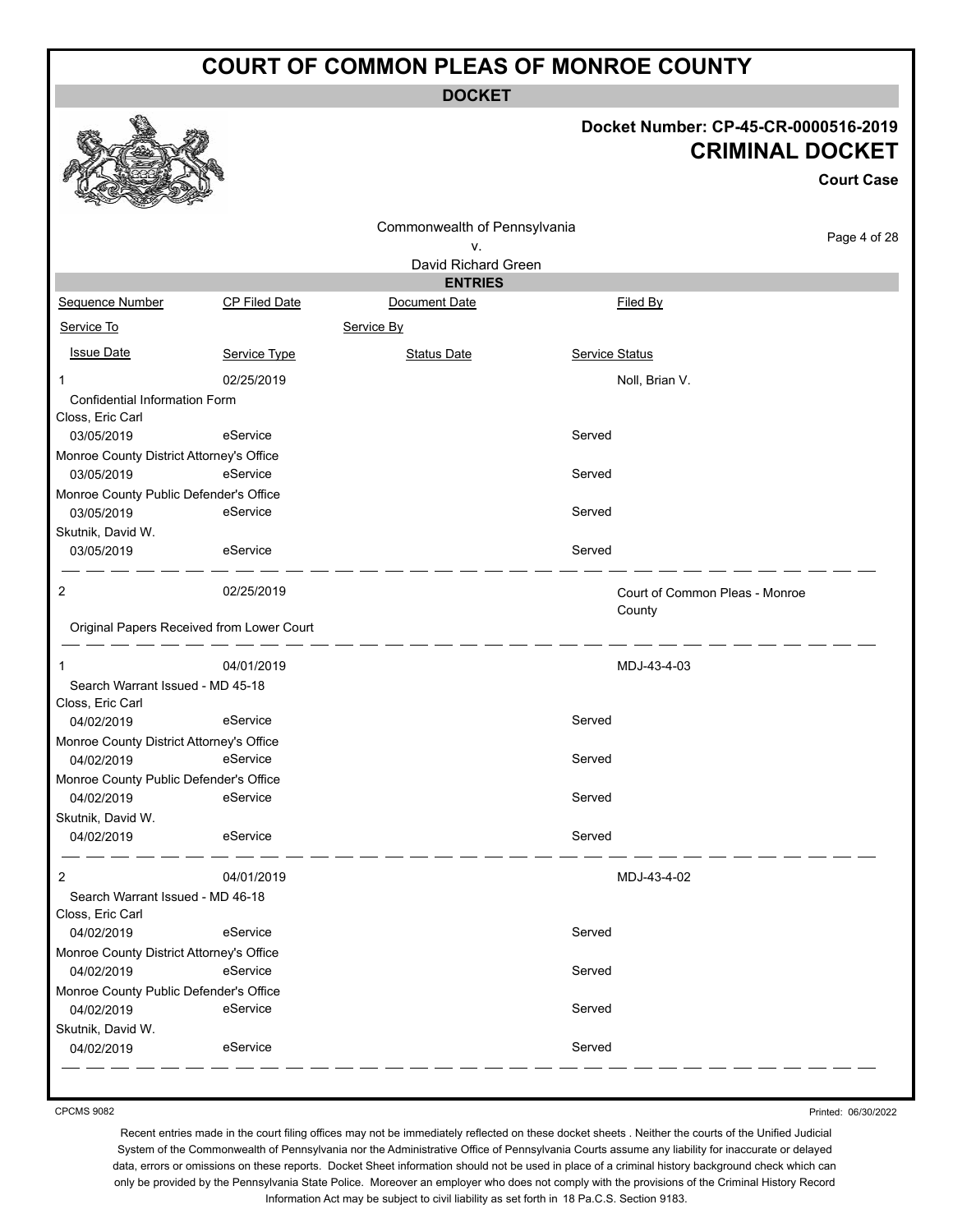**DOCKET**

#### **Docket Number: CP-45-CR-0000516-2019 CRIMINAL DOCKET**

|                                          |                                                           |                                       |                       | UKIIVIIINAL DUUNE I |
|------------------------------------------|-----------------------------------------------------------|---------------------------------------|-----------------------|---------------------|
|                                          |                                                           |                                       |                       | <b>Court Case</b>   |
|                                          |                                                           | Commonwealth of Pennsylvania          |                       | Page 5 of 28        |
|                                          |                                                           | ۷.                                    |                       |                     |
|                                          |                                                           | David Richard Green<br><b>ENTRIES</b> |                       |                     |
| Sequence Number                          | <b>CP Filed Date</b>                                      | Document Date                         | Filed By              |                     |
| Service To                               |                                                           | Service By                            |                       |                     |
| <b>Issue Date</b>                        | Service Type                                              | <b>Status Date</b>                    | <b>Service Status</b> |                     |
| 3                                        | 04/01/2019                                                |                                       | MDJ-43-4-02           |                     |
| Search Warrant Issued - MD 47-18         |                                                           |                                       |                       |                     |
| Closs, Eric Carl                         |                                                           |                                       |                       |                     |
| 04/02/2019                               | eService                                                  |                                       | Served                |                     |
| Monroe County District Attorney's Office |                                                           |                                       |                       |                     |
| 04/02/2019                               | eService                                                  |                                       | Served                |                     |
| Monroe County Public Defender's Office   |                                                           |                                       |                       |                     |
| 04/02/2019                               | eService                                                  |                                       | Served                |                     |
| Skutnik, David W.                        |                                                           |                                       |                       |                     |
| 04/02/2019                               | eService                                                  |                                       | Served                |                     |
| 4                                        | 04/01/2019                                                |                                       | MDJ-43-4-02           |                     |
| Search Warrant Issued - MD 48-18         |                                                           |                                       |                       |                     |
| Closs, Eric Carl                         |                                                           |                                       |                       |                     |
| 04/02/2019                               | eService                                                  |                                       | Served                |                     |
| Monroe County District Attorney's Office |                                                           |                                       |                       |                     |
| 04/02/2019                               | eService                                                  |                                       | Served                |                     |
| Monroe County Public Defender's Office   | eService                                                  |                                       | Served                |                     |
| 04/02/2019                               |                                                           |                                       |                       |                     |
| Skutnik, David W.<br>04/02/2019          | eService                                                  |                                       | Served                |                     |
|                                          |                                                           |                                       |                       |                     |
| 1                                        | 04/24/2019                                                |                                       | Christine, E. David   |                     |
| <b>Information Filed</b>                 |                                                           |                                       |                       |                     |
| Closs, Eric Carl                         |                                                           |                                       |                       |                     |
| 04/26/2019                               | eService                                                  |                                       | Served                |                     |
| Monroe County District Attorney's Office |                                                           |                                       |                       |                     |
| 04/26/2019                               | eService                                                  |                                       | Served                |                     |
| Monroe County Public Defender's Office   |                                                           |                                       |                       |                     |
| 04/26/2019                               | eService                                                  |                                       | Served                |                     |
| Skutnik, David W.                        |                                                           |                                       | Served                |                     |
| 04/26/2019                               | eService                                                  |                                       |                       |                     |
| $\overline{2}$                           | 04/25/2019                                                | 04/24/2019                            | Mark, Jonathan        |                     |
|                                          | Order: Arriagnment Scheduled for 5/15/19 @ 8:30am in Cr#1 |                                       |                       |                     |
| Closs, Eric Carl                         | eService                                                  |                                       | Served                |                     |
| 04/26/2019                               |                                                           |                                       |                       |                     |

CPCMS 9082

**RAA** 

Printed: 06/30/2022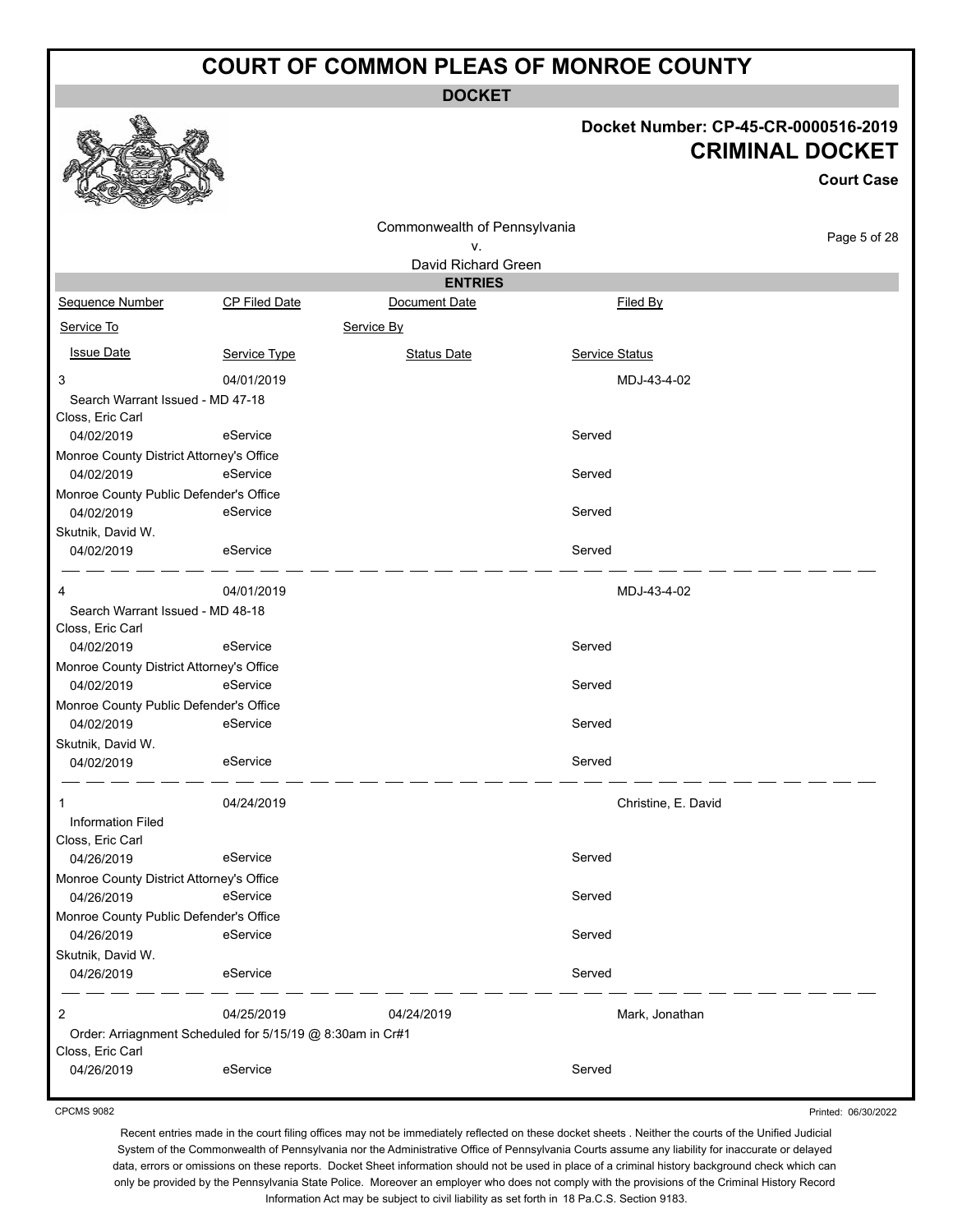**DOCKET**

### **Docket Number: CP-45-CR-0000516-2019 CRIMINAL DOCKET**

**Court Case**

|                                          |                               | Commonwealth of Pennsylvania |                                             |              |
|------------------------------------------|-------------------------------|------------------------------|---------------------------------------------|--------------|
|                                          |                               | ۷.                           |                                             | Page 6 of 28 |
|                                          |                               | David Richard Green          |                                             |              |
|                                          |                               | <b>ENTRIES</b>               |                                             |              |
| Sequence Number                          | CP Filed Date                 | Document Date                | Filed By                                    |              |
| Service To                               |                               | Service By                   |                                             |              |
| <b>Issue Date</b>                        | Service Type                  | <b>Status Date</b>           | <b>Service Status</b>                       |              |
| Monroe County Court Administration       |                               |                              |                                             |              |
| 04/26/2019                               | <b>Clerk of Court's Boxes</b> |                              |                                             |              |
| Monroe County District Attorney's Office |                               |                              |                                             |              |
| 04/26/2019                               | <b>Clerk of Court's Boxes</b> |                              |                                             |              |
| Monroe County District Attorney's Office |                               |                              |                                             |              |
| 04/26/2019                               | eService                      |                              | Served                                      |              |
| Monroe County Probation                  |                               |                              |                                             |              |
| 04/26/2019                               | Clerk of Court's Boxes        |                              |                                             |              |
| Monroe County Public Defender's Office   |                               |                              |                                             |              |
| 04/26/2019                               | Clerk of Court's Boxes        |                              |                                             |              |
| Monroe County Public Defender's Office   |                               |                              |                                             |              |
| 04/26/2019                               | eService                      |                              | Served                                      |              |
| Monroe County Sheriff                    |                               |                              |                                             |              |
| 04/26/2019                               | <b>Clerk of Court's Boxes</b> |                              |                                             |              |
| Skutnik, David W.                        |                               |                              |                                             |              |
| 04/26/2019                               | eService                      |                              | Served                                      |              |
| Worthington, Margherita P.               |                               |                              |                                             |              |
| 04/26/2019                               | <b>First Class</b>            |                              |                                             |              |
| 1                                        | 04/30/2019                    |                              | Monroe County District Attorney's<br>Office |              |
| District Attorney Forensic Lab Fees      |                               |                              |                                             |              |
| Closs, Eric Carl                         |                               |                              |                                             |              |
| 05/02/2019                               | eService                      |                              | Served                                      |              |
| Monroe County Public Defender's Office   |                               |                              |                                             |              |
| 05/02/2019                               | eService                      |                              | Served                                      |              |
| Skutnik, David W.                        |                               |                              |                                             |              |
| 05/02/2019                               | eService                      |                              | Served                                      |              |
| -1                                       | 05/01/2019                    |                              | MDJ-43-3-02                                 |              |
| Search Warrant Issued - MD - 105 - 18    |                               |                              |                                             |              |
| Closs, Eric Carl                         |                               |                              |                                             |              |
| 05/01/2019                               | eService                      |                              | Served                                      |              |
| Monroe County District Attorney's Office |                               |                              |                                             |              |
| 05/01/2019                               | eService                      |                              | Served                                      |              |
| Monroe County Public Defender's Office   |                               |                              |                                             |              |
| 05/01/2019                               | eService                      |                              | Served                                      |              |
| Skutnik, David W.                        |                               |                              |                                             |              |

CPCMS 9082

Printed: 06/30/2022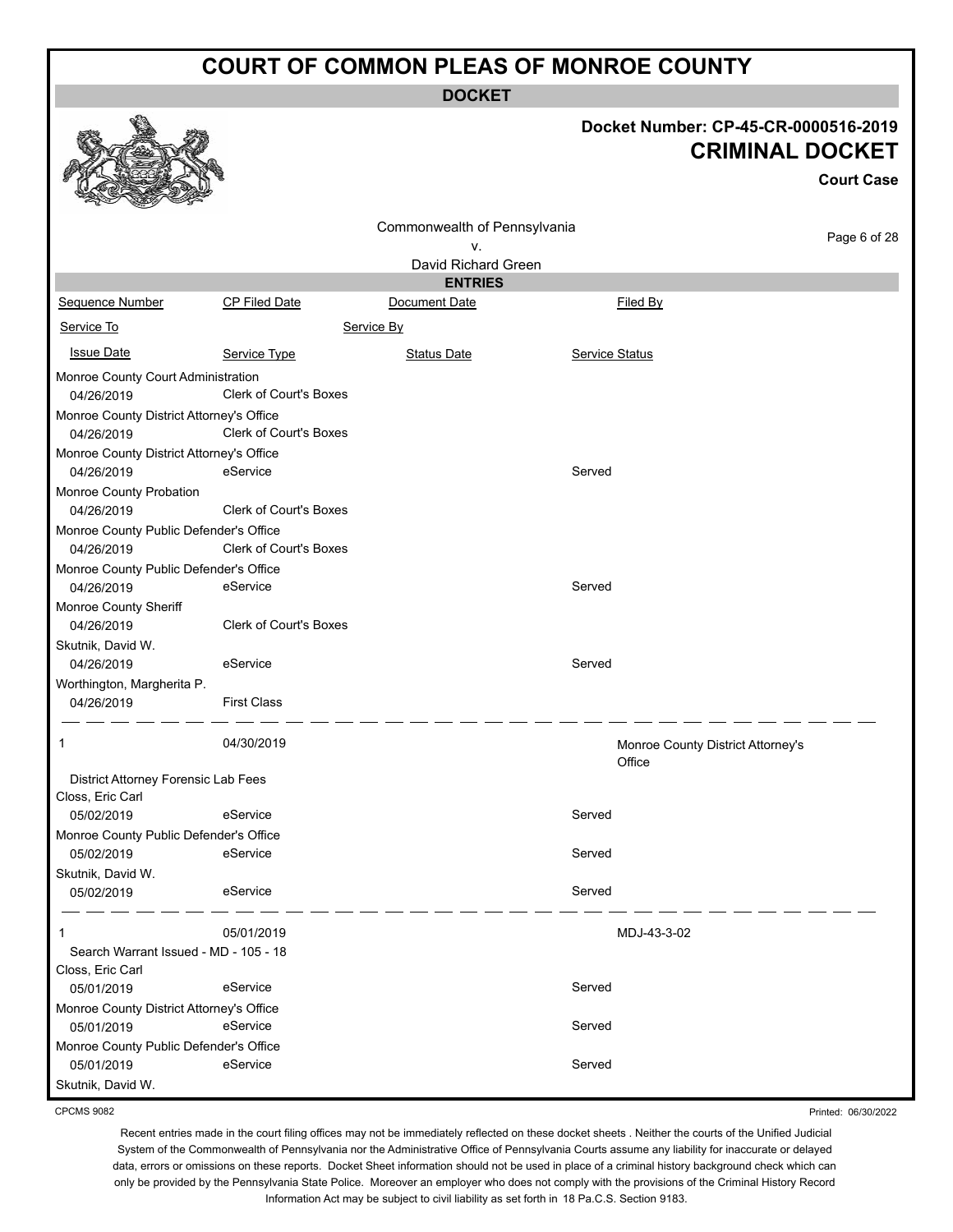**DOCKET**

|                                                      |                                                      | Docket Number: CP-45-CR-0000516-2019<br><b>CRIMINAL DOCKET</b> |                |                                             |  |
|------------------------------------------------------|------------------------------------------------------|----------------------------------------------------------------|----------------|---------------------------------------------|--|
|                                                      |                                                      |                                                                |                | <b>Court Case</b>                           |  |
|                                                      |                                                      | Commonwealth of Pennsylvania                                   |                |                                             |  |
|                                                      |                                                      | ٧.                                                             |                | Page 7 of 28                                |  |
|                                                      |                                                      | David Richard Green                                            |                |                                             |  |
|                                                      |                                                      | <b>ENTRIES</b>                                                 |                |                                             |  |
| Sequence Number                                      | CP Filed Date                                        | Document Date                                                  |                | Filed By                                    |  |
| Service To                                           | Service By                                           |                                                                |                |                                             |  |
| <b>Issue Date</b>                                    | Service Type                                         | <b>Status Date</b>                                             | Service Status |                                             |  |
| 05/01/2019                                           | eService                                             |                                                                | Served         |                                             |  |
|                                                      | 05/14/2019                                           |                                                                |                | Monroe County District Attorney's<br>Office |  |
| Motion for Scheduling Conference                     |                                                      |                                                                |                |                                             |  |
| Closs, Eric Carl<br>05/14/2019                       | eService                                             |                                                                | Served         |                                             |  |
| Monroe County Public Defender's Office               |                                                      |                                                                |                |                                             |  |
| 05/14/2019                                           | eService                                             |                                                                | Served         |                                             |  |
| Skutnik, David W.                                    |                                                      |                                                                |                |                                             |  |
| 05/14/2019                                           | eService                                             |                                                                | Served         |                                             |  |
| 3                                                    | 05/15/2019                                           | 05/15/2019                                                     |                | Worthington, Margherita P.                  |  |
|                                                      | Order- Scheduling Conf Scheduled 6/25/19 3:00PM CR#1 |                                                                |                |                                             |  |
| Closs, Eric Carl<br>05/15/2019                       | eService                                             |                                                                | Served         |                                             |  |
| Monroe County Court Administration                   |                                                      |                                                                |                |                                             |  |
| 05/15/2019                                           | Clerk of Court's Boxes                               |                                                                |                |                                             |  |
| Monroe County District Attorney's Office             |                                                      |                                                                |                |                                             |  |
| 05/15/2019                                           | Clerk of Court's Boxes                               |                                                                |                |                                             |  |
| Monroe County District Attorney's Office             |                                                      |                                                                |                |                                             |  |
| 05/15/2019                                           | eService                                             |                                                                | Served         |                                             |  |
| Monroe County Probation                              |                                                      |                                                                |                |                                             |  |
| 05/15/2019                                           | Clerk of Court's Boxes                               |                                                                |                |                                             |  |
| Monroe County Public Defender's Office               |                                                      |                                                                |                |                                             |  |
| 05/15/2019                                           | Clerk of Court's Boxes                               |                                                                |                |                                             |  |
| Monroe County Public Defender's Office<br>05/15/2019 | eService                                             |                                                                | Served         |                                             |  |
| Monroe County Sheriff                                |                                                      |                                                                |                |                                             |  |
| 05/15/2019                                           | <b>Clerk of Court's Boxes</b>                        |                                                                |                |                                             |  |
| Skutnik, David W.                                    |                                                      |                                                                |                |                                             |  |
| 05/15/2019                                           | eService                                             |                                                                | Served         |                                             |  |
| 4                                                    | 05/15/2019                                           | 05/15/2019                                                     |                | Worthington, Margherita P.                  |  |
|                                                      | Order- Pre-Trial Conf Scheduled 7/31/19 1:30PM CR#1  |                                                                |                |                                             |  |
| Closs, Eric Carl                                     |                                                      |                                                                |                |                                             |  |
| 05/15/2019                                           | eService                                             |                                                                | Served         |                                             |  |
| Monroe County Court Administration                   |                                                      |                                                                |                |                                             |  |
| <b>CPCMS 9082</b>                                    |                                                      |                                                                |                | Printed: 06/30/2022                         |  |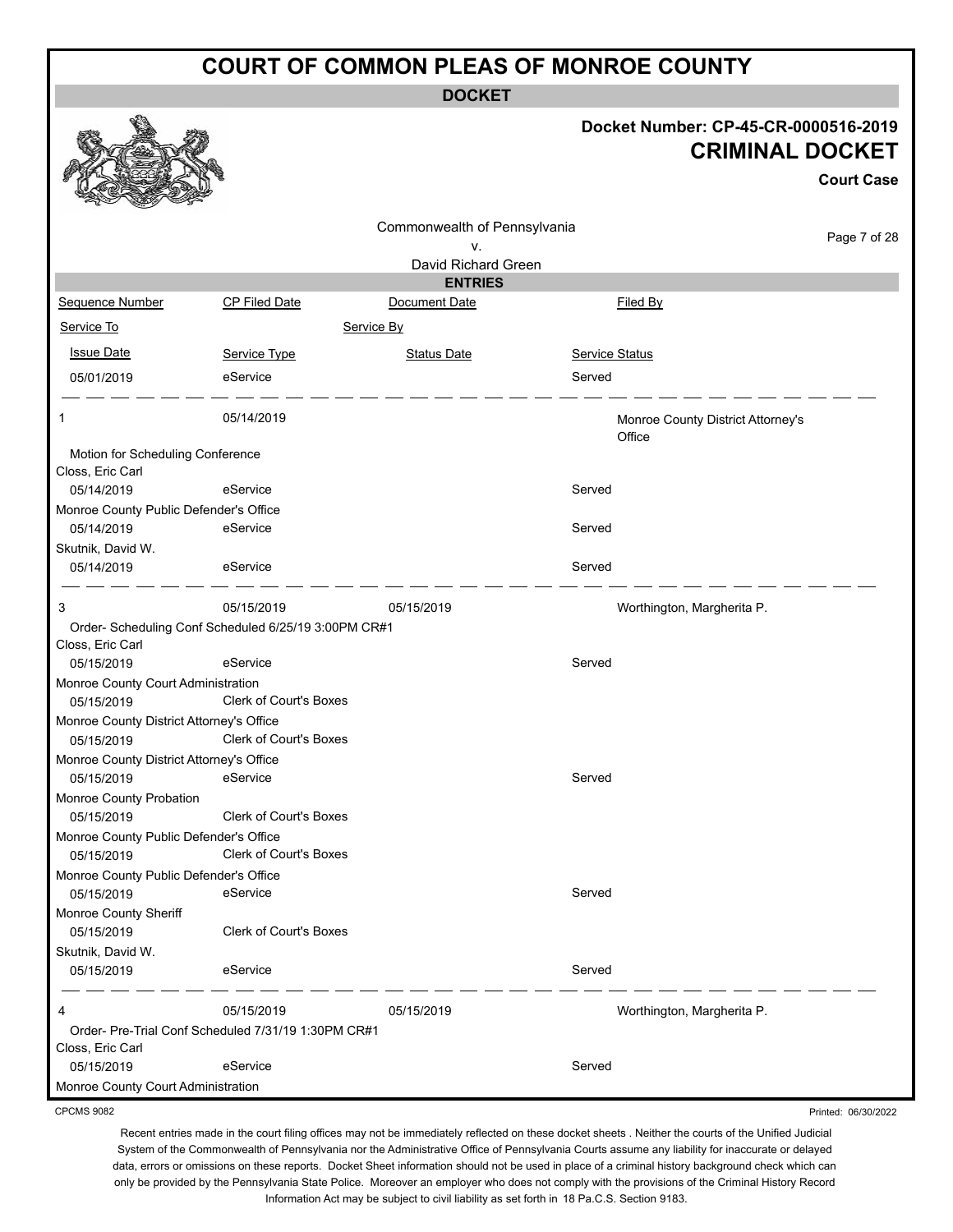**DOCKET**

### **Docket Number: CP-45-CR-0000516-2019 CRIMINAL DOCKET**

**Court Case**

| $\frac{1}{2}$                            |                                                     |                              |                                 |              |
|------------------------------------------|-----------------------------------------------------|------------------------------|---------------------------------|--------------|
|                                          |                                                     | Commonwealth of Pennsylvania |                                 | Page 8 of 28 |
|                                          |                                                     | ٧.                           |                                 |              |
|                                          |                                                     | David Richard Green          |                                 |              |
|                                          |                                                     | <b>ENTRIES</b>               |                                 |              |
| Sequence Number                          | CP Filed Date                                       | Document Date                | Filed By                        |              |
| Service To                               |                                                     | Service By                   |                                 |              |
| <b>Issue Date</b>                        | Service Type                                        | <b>Status Date</b>           | Service Status                  |              |
| 05/15/2019                               | <b>Clerk of Court's Boxes</b>                       |                              |                                 |              |
| Monroe County District Attorney's Office |                                                     |                              |                                 |              |
| 05/15/2019                               | <b>Clerk of Court's Boxes</b>                       |                              |                                 |              |
| Monroe County District Attorney's Office |                                                     |                              |                                 |              |
| 05/15/2019                               | eService                                            |                              | Served                          |              |
| Monroe County Public Defender's Office   |                                                     |                              |                                 |              |
| 05/15/2019                               | Clerk of Court's Boxes                              |                              |                                 |              |
| Monroe County Public Defender's Office   |                                                     |                              |                                 |              |
| 05/15/2019                               | eService                                            |                              | Served                          |              |
| Skutnik, David W.                        |                                                     |                              |                                 |              |
| 05/15/2019                               | eService                                            |                              | Served                          |              |
| 1                                        | 05/30/2019                                          |                              | Monroe County Public Defender's |              |
|                                          |                                                     |                              | Office                          |              |
| <b>Omnibus Pre-Trial Motion</b>          |                                                     |                              |                                 |              |
| Closs, Eric Carl                         |                                                     |                              |                                 |              |
| 05/30/2019                               | eService                                            |                              | Served                          |              |
| Monroe County District Attorney's Office |                                                     |                              |                                 |              |
| 05/30/2019                               | eNotice                                             |                              | Notified                        |              |
| Skutnik, David W.                        |                                                     |                              |                                 |              |
| 05/30/2019                               | eService                                            |                              | Served                          |              |
| 1                                        | 05/31/2019                                          | 05/31/2019                   | Worthington, Margherita P.      |              |
|                                          | Order- Omibus Hearing Scheduled 6/25/19 3:00PM CR#1 |                              |                                 |              |
| Closs, Eric Carl                         |                                                     |                              |                                 |              |
| 05/31/2019                               | eService                                            |                              | Served                          |              |
| Monroe County Correctional Facility      |                                                     |                              |                                 |              |
| 05/31/2019                               | <b>Clerk of Court's Boxes</b>                       |                              |                                 |              |
| Monroe County Court Administration       |                                                     |                              |                                 |              |
| 05/31/2019                               | Clerk of Court's Boxes                              |                              |                                 |              |
| Monroe County District Attorney's Office |                                                     |                              |                                 |              |
| 05/31/2019                               | Clerk of Court's Boxes                              |                              |                                 |              |
| Monroe County District Attorney's Office |                                                     |                              |                                 |              |
| 05/31/2019                               | eService                                            |                              | Served                          |              |
| Monroe County Probation                  |                                                     |                              |                                 |              |
| 05/31/2019                               | <b>Clerk of Court's Boxes</b>                       |                              |                                 |              |
| Monroe County Public Defender's Office   |                                                     |                              |                                 |              |

CPCMS 9082

Printed: 06/30/2022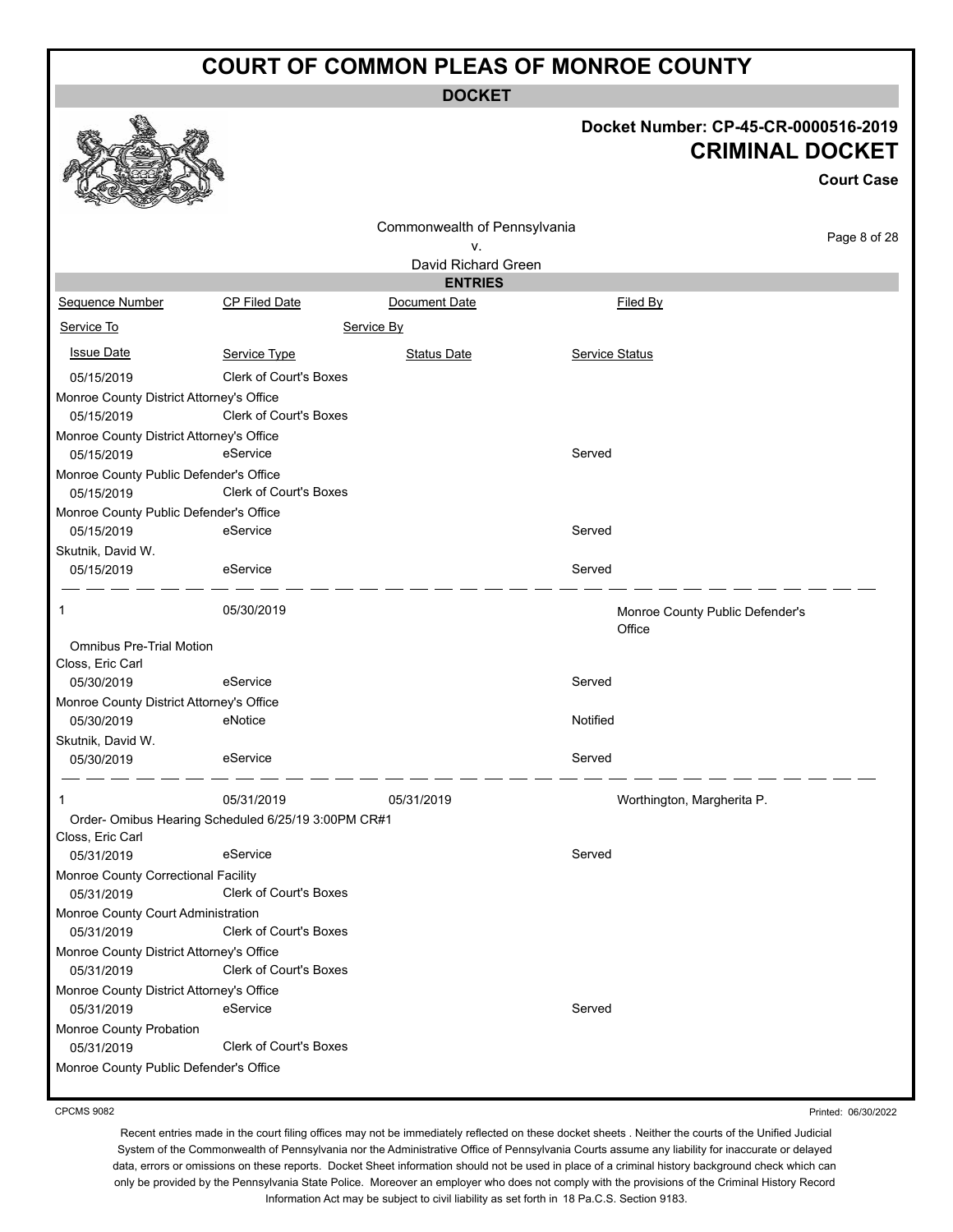**DOCKET**

|                                                  |                                                        | <b>DOCKET</b>                |                                      |                                             |
|--------------------------------------------------|--------------------------------------------------------|------------------------------|--------------------------------------|---------------------------------------------|
|                                                  |                                                        |                              | Docket Number: CP-45-CR-0000516-2019 | <b>CRIMINAL DOCKET</b><br><b>Court Case</b> |
|                                                  |                                                        | Commonwealth of Pennsylvania |                                      |                                             |
|                                                  |                                                        | v.                           |                                      | Page 9 of 28                                |
|                                                  |                                                        | David Richard Green          |                                      |                                             |
|                                                  |                                                        | <b>ENTRIES</b>               |                                      |                                             |
| Sequence Number                                  | CP Filed Date                                          | Document Date                | Filed By                             |                                             |
| Service To                                       |                                                        | Service By                   |                                      |                                             |
| <b>Issue Date</b>                                | Service Type                                           | <b>Status Date</b>           | Service Status                       |                                             |
| 05/31/2019                                       | Clerk of Court's Boxes                                 |                              |                                      |                                             |
| Monroe County Public Defender's Office           |                                                        |                              |                                      |                                             |
| 05/31/2019                                       | eService                                               |                              | Served                               |                                             |
| Monroe County Sheriff                            |                                                        |                              |                                      |                                             |
| 05/31/2019                                       | Clerk of Court's Boxes                                 |                              |                                      |                                             |
| Skutnik, David W.                                |                                                        |                              |                                      |                                             |
| 05/31/2019                                       | eService                                               |                              | Served                               |                                             |
| $\mathbf 1$                                      | 06/26/2019                                             | 07/25/2019                   | Worthington, Margherita P.           |                                             |
|                                                  | Order Pretrial Conference Scheduled 12/9/19@200pm CR#1 |                              |                                      |                                             |
| Monroe County Court Administration               |                                                        |                              |                                      |                                             |
| 06/27/2019                                       | Clerk of Court's Boxes                                 |                              |                                      |                                             |
| Monroe County District Attorney's Office         |                                                        |                              |                                      |                                             |
| 06/27/2019                                       | Clerk of Court's Boxes                                 |                              |                                      |                                             |
| Monroe County Probation Department               |                                                        |                              |                                      |                                             |
| 06/27/2019                                       | Clerk of Court's Boxes                                 |                              |                                      |                                             |
| Monroe County Public Defender's Office           |                                                        |                              |                                      |                                             |
| 06/27/2019                                       | <b>Clerk of Court's Boxes</b>                          |                              |                                      |                                             |
| Monroe County Sheriff's Department<br>06/27/2019 | Clerk of Court's Boxes                                 |                              |                                      |                                             |
| Other                                            |                                                        |                              |                                      |                                             |
| 06/27/2019                                       | Clerk of Court's Boxes                                 |                              |                                      |                                             |
| Closs, Eric Carl                                 |                                                        |                              |                                      |                                             |
| 07/29/2019                                       | eService                                               |                              | Served                               |                                             |
| Monroe County District Attorney's Office         |                                                        |                              |                                      |                                             |
| 07/29/2019                                       | eService                                               |                              | Served                               |                                             |
| Monroe County Public Defender's Office           |                                                        |                              |                                      |                                             |
| 07/29/2019                                       | eService                                               |                              | Served                               |                                             |
| Skutnik, David W.                                |                                                        |                              |                                      |                                             |
| 07/29/2019                                       | eService                                               |                              | Served                               |                                             |
| 1                                                | 07/02/2019                                             |                              | Worthington, Margherita P.           |                                             |
| Order- Matter Removed from 7/31/19 Pretrial List |                                                        |                              |                                      |                                             |
| Monroe County Court Administration               |                                                        |                              |                                      |                                             |
| 07/02/2019                                       | Clerk of Court's Boxes                                 |                              |                                      |                                             |
| Monroe County District Attorney's Office         |                                                        |                              |                                      |                                             |
| 07/02/2019                                       | Clerk of Court's Boxes                                 |                              |                                      |                                             |
|                                                  |                                                        |                              |                                      |                                             |

CPCMS 9082

Recent entries made in the court filing offices may not be immediately reflected on these docket sheets . Neither the courts of the Unified Judicial System of the Commonwealth of Pennsylvania nor the Administrative Office of Pennsylvania Courts assume any liability for inaccurate or delayed data, errors or omissions on these reports. Docket Sheet information should not be used in place of a criminal history background check which can only be provided by the Pennsylvania State Police. Moreover an employer who does not comply with the provisions of the Criminal History Record Information Act may be subject to civil liability as set forth in 18 Pa.C.S. Section 9183.

Printed: 06/30/2022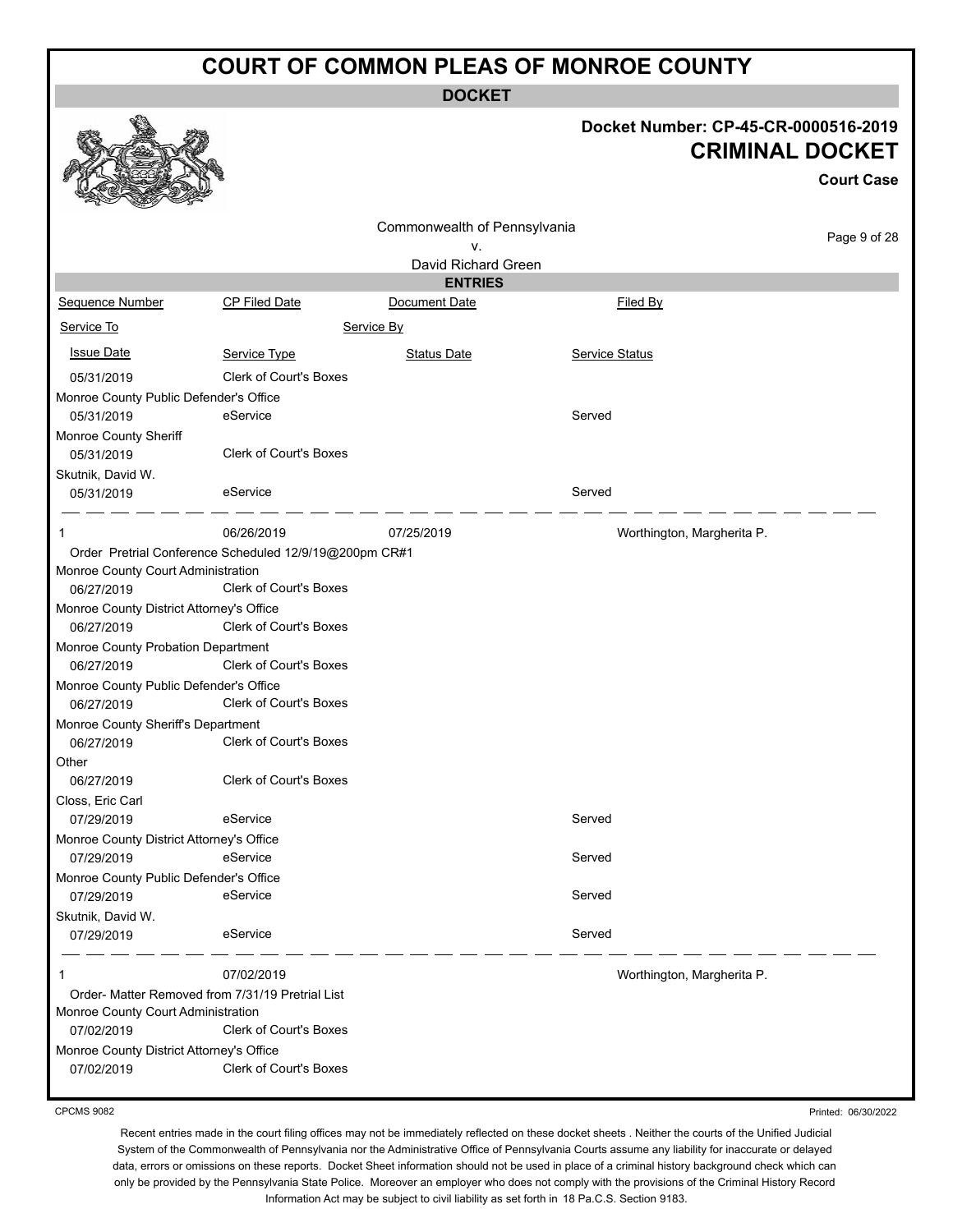**DOCKET**

# **Docket Number: CP-45-CR-0000516-2019 CRIMINAL DOCKET**

Printed: 06/30/2022

|                                          |                                                       |                              | <b>CRIMINAL DOCKET</b>          |                   |  |
|------------------------------------------|-------------------------------------------------------|------------------------------|---------------------------------|-------------------|--|
|                                          |                                                       |                              |                                 | <b>Court Case</b> |  |
|                                          |                                                       | Commonwealth of Pennsylvania |                                 | Page 10 of 28     |  |
|                                          |                                                       | V.                           |                                 |                   |  |
|                                          |                                                       | David Richard Green          |                                 |                   |  |
|                                          |                                                       | <b>ENTRIES</b>               |                                 |                   |  |
| Sequence Number                          | CP Filed Date                                         | Document Date                | Filed By                        |                   |  |
| Service To                               |                                                       | Service By                   |                                 |                   |  |
| <b>Issue Date</b>                        | Service Type                                          | <b>Status Date</b>           | Service Status                  |                   |  |
| Monroe County Probation                  |                                                       |                              |                                 |                   |  |
| 07/02/2019                               | <b>Clerk of Court's Boxes</b>                         |                              |                                 |                   |  |
| Monroe County Public Defender's Office   |                                                       |                              |                                 |                   |  |
| 07/02/2019                               | <b>Clerk of Court's Boxes</b>                         |                              |                                 |                   |  |
| Monroe County Sheriff                    |                                                       |                              |                                 |                   |  |
| 07/02/2019                               | <b>Clerk of Court's Boxes</b>                         |                              |                                 |                   |  |
| Closs, Eric Carl                         |                                                       |                              |                                 |                   |  |
| 07/03/2019                               | eService                                              |                              | Served                          |                   |  |
| Monroe County District Attorney's Office |                                                       |                              |                                 |                   |  |
| 07/03/2019                               | eService                                              |                              | Served                          |                   |  |
| Monroe County Public Defender's Office   |                                                       |                              |                                 |                   |  |
| 07/03/2019                               | eService                                              |                              | Served                          |                   |  |
| Skutnik, David W.                        |                                                       |                              |                                 |                   |  |
| 07/03/2019                               | eService                                              |                              | Served                          |                   |  |
|                                          |                                                       |                              |                                 |                   |  |
|                                          | 12/10/2019                                            | 12/09/2019                   | Worthington, Margherita P.      |                   |  |
|                                          | Order Pretrial Conference 1/6/20 @ 1:30pm CR#1        |                              |                                 |                   |  |
| Closs, Eric Carl                         |                                                       |                              |                                 |                   |  |
| 12/10/2019                               | eService                                              |                              | Served                          |                   |  |
| Monroe County Correctional Facility      |                                                       |                              |                                 |                   |  |
| 12/10/2019                               | Clerk of Court's Boxes                                |                              |                                 |                   |  |
| Monroe County Court Administration       |                                                       |                              |                                 |                   |  |
| 12/10/2019                               | <b>Clerk of Court's Boxes</b>                         |                              |                                 |                   |  |
| Monroe County District Attorney's Office |                                                       |                              |                                 |                   |  |
| 12/10/2019                               | eService                                              |                              | Served                          |                   |  |
| Monroe County Probation Department       |                                                       |                              |                                 |                   |  |
| 12/10/2019                               | <b>Clerk of Court's Boxes</b>                         |                              |                                 |                   |  |
| Monroe County Public Defender's Office   |                                                       |                              |                                 |                   |  |
| 12/10/2019                               | eService                                              |                              | Served                          |                   |  |
| Monroe County Sheriff's Department       |                                                       |                              |                                 |                   |  |
| 12/10/2019                               | Clerk of Court's Boxes                                |                              |                                 |                   |  |
| Skutnik, David W.                        |                                                       |                              |                                 |                   |  |
| 12/10/2019                               | eService                                              |                              | Served                          |                   |  |
|                                          |                                                       |                              |                                 |                   |  |
| 1                                        | 12/16/2019                                            |                              | Monroe County Public Defender's |                   |  |
|                                          |                                                       |                              | Office                          |                   |  |
|                                          | Motion for Extension of Time to Furnish Expert Report |                              |                                 |                   |  |
| Closs, Eric Carl                         |                                                       |                              |                                 |                   |  |

CPCMS 9082

a An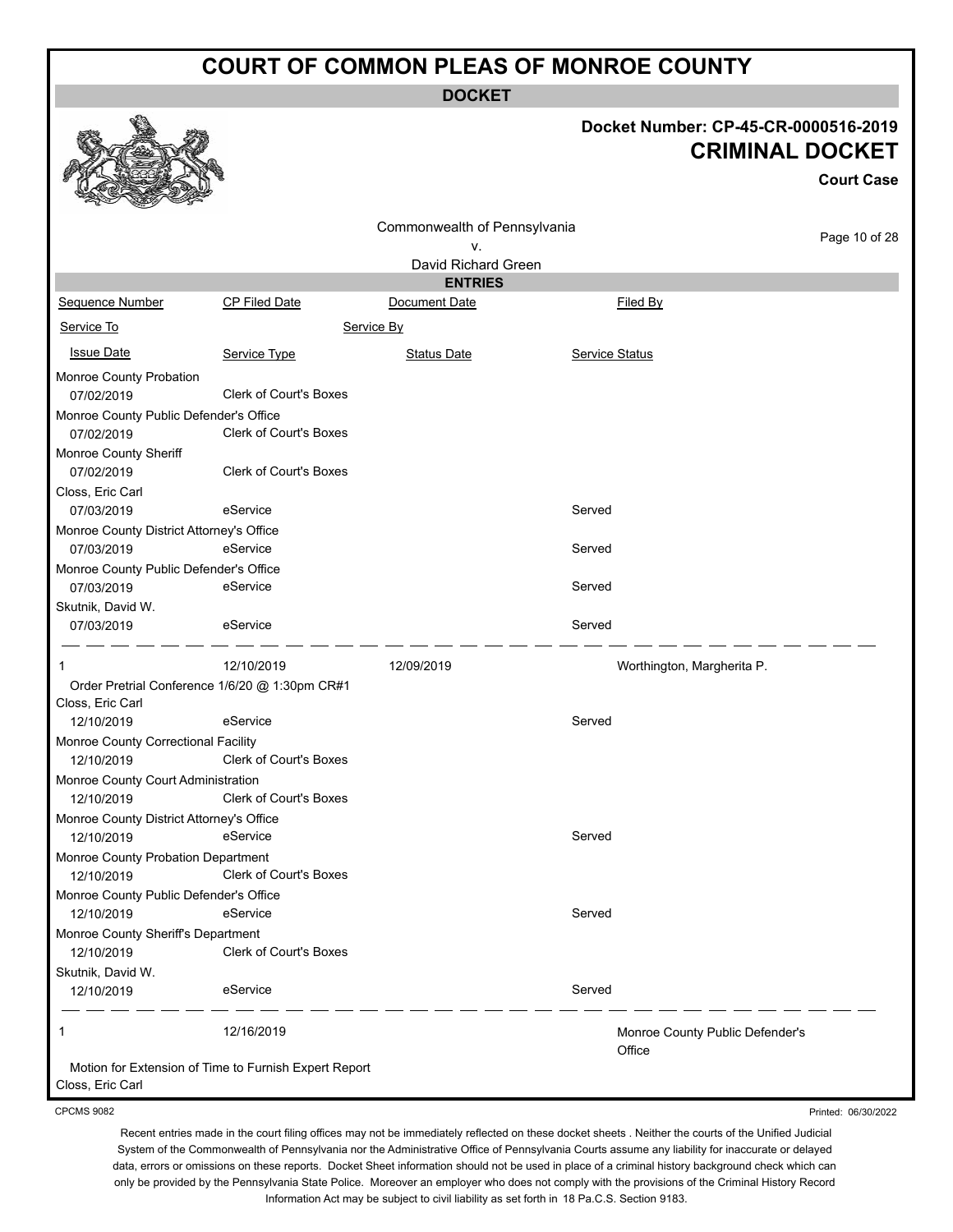**DOCKET**

#### **Docket Number: CP-45-CR-0000516-2019 CRIMINAL DOCKET**

**Court Case** Page 11 of 28 Commonwealth of Pennsylvania v. David Richard Green **ENTRIES** Sequence Number CP Filed Date Document Date **Document Date** Filed By Service To Service By **Issue Date Service Type** Service Type Status Date Service Status Date Service Status Service Status **Service Status** 12/16/2019 eService Served Monroe County District Attorney's Office 12/16/2019 eNotice Notified Skutnik, David W. 12/16/2019 eService Served 1 12/19/2019 12/18/2019 Worthington, Margherita P. Order Granting Motion for Extension of Time/Hearing Rescheduled Closs, Eric Carl 12/19/2019 eService Served Monroe County Correctional Facility 12/19/2019 Clerk of Court's Boxes Monroe County Court Administration 12/19/2019 Clerk of Court's Boxes Monroe County District Attorney's Office 12/19/2019 eService Served Monroe County Probation Department 12/19/2019 Clerk of Court's Boxes Monroe County Public Defender's Office 12/19/2019 eService Served Monroe County Sheriff's Department 12/19/2019 Clerk of Court's Boxes Skutnik, David W. 12/19/2019 eService Served 1 01/06/2020 Monroe County District Attorney's **Office** Entry of Appearance Closs, Eric Carl 01/06/2020 eService entertainment of the Served Monroe County Public Defender's Office 01/06/2020 eService entertainment of the Served Skutnik, David W. 01/06/2020 eService entertainment of the Served 1 01/27/2020 01/24/2020 Worthington, Margherita P. Order Scheduling Hearing

CPCMS 9082

Closs, Eric Carl

Recent entries made in the court filing offices may not be immediately reflected on these docket sheets . Neither the courts of the Unified Judicial System of the Commonwealth of Pennsylvania nor the Administrative Office of Pennsylvania Courts assume any liability for inaccurate or delayed data, errors or omissions on these reports. Docket Sheet information should not be used in place of a criminal history background check which can only be provided by the Pennsylvania State Police. Moreover an employer who does not comply with the provisions of the Criminal History Record Information Act may be subject to civil liability as set forth in 18 Pa.C.S. Section 9183.

Printed: 06/30/2022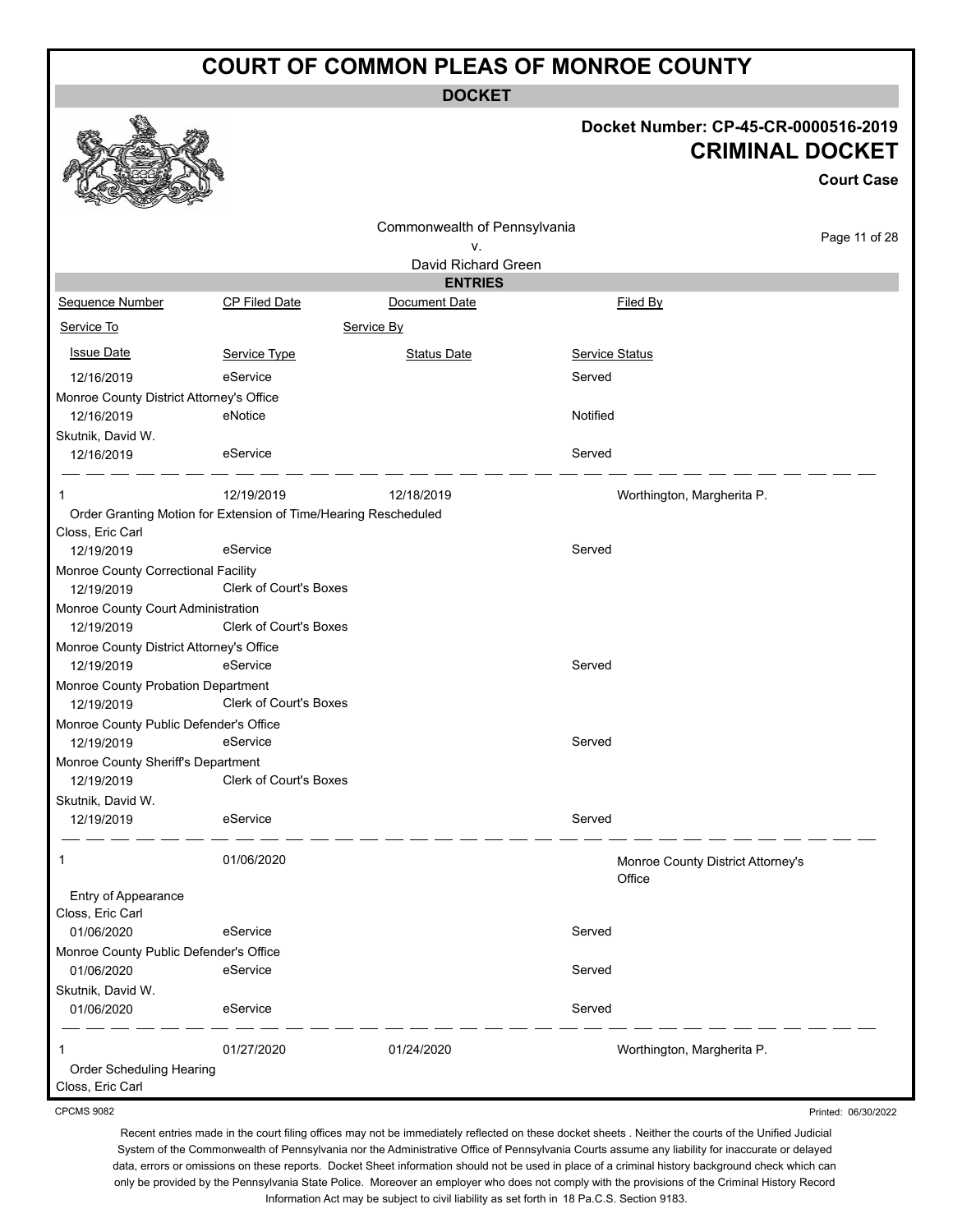**DOCKET**

#### **Docket Number: CP-45-CR-0000516-2019 CRIMINAL DOCKET**

**Court Case**

|                                          |                               | Commonwealth of Pennsylvania                                                 |                |                                   |  |
|------------------------------------------|-------------------------------|------------------------------------------------------------------------------|----------------|-----------------------------------|--|
|                                          |                               | ۷.                                                                           |                | Page 12 of 28                     |  |
|                                          |                               | David Richard Green                                                          |                |                                   |  |
|                                          |                               | <b>ENTRIES</b>                                                               |                |                                   |  |
| Sequence Number                          | <b>CP Filed Date</b>          | Document Date                                                                |                | Filed By                          |  |
| Service To<br>Service By                 |                               |                                                                              |                |                                   |  |
| <b>Issue Date</b>                        | Service Type                  | <b>Status Date</b>                                                           | Service Status |                                   |  |
| 01/28/2020                               | eService                      |                                                                              | Served         |                                   |  |
| Mancuso, Michael                         |                               |                                                                              |                |                                   |  |
| 01/28/2020                               | eService                      |                                                                              | Served         |                                   |  |
| Marra, David Nicholas                    |                               |                                                                              |                |                                   |  |
| 01/28/2020                               | eService                      |                                                                              | Served         |                                   |  |
| Monroe County Court Administration       |                               |                                                                              |                |                                   |  |
| 01/28/2020                               | Clerk of Court's Boxes        |                                                                              |                |                                   |  |
| Monroe County District Attorney's Office |                               |                                                                              |                |                                   |  |
| 01/28/2020                               | eService                      |                                                                              | Served         |                                   |  |
| Monroe County Probation Department       |                               |                                                                              |                |                                   |  |
| 01/28/2020                               | <b>Clerk of Court's Boxes</b> |                                                                              |                |                                   |  |
| Monroe County Public Defender's Office   |                               |                                                                              |                |                                   |  |
| 01/28/2020                               | eService                      |                                                                              | Served         |                                   |  |
| Monroe County Sheriff's Department       |                               |                                                                              |                |                                   |  |
| 01/28/2020                               | <b>Clerk of Court's Boxes</b> |                                                                              |                |                                   |  |
| Skutnik, David W.                        |                               |                                                                              |                |                                   |  |
| 01/28/2020                               | eService                      |                                                                              | Served         |                                   |  |
| 1                                        | 02/24/2020                    |                                                                              | Office         | Monroe County District Attorney's |  |
|                                          |                               | Motion to Schedule Hearing on Disposition by Plea of Guilty but Mentally III |                |                                   |  |
| Closs, Eric Carl                         |                               |                                                                              |                |                                   |  |
| 02/25/2020                               | eService                      |                                                                              | Served         |                                   |  |
| Mancuso, Michael                         |                               |                                                                              |                |                                   |  |
| 02/25/2020                               | eService                      |                                                                              | Served         |                                   |  |
| Marra, David Nicholas                    |                               |                                                                              |                |                                   |  |
| 02/25/2020                               | eService                      |                                                                              | Served         |                                   |  |
| Monroe County Public Defender's Office   |                               |                                                                              |                |                                   |  |
| 02/25/2020                               | eService                      |                                                                              | Served         |                                   |  |
| Skutnik, David W.                        |                               |                                                                              |                |                                   |  |
| 02/25/2020                               | eService                      |                                                                              | Served         |                                   |  |
| 1                                        | 02/25/2020                    | 02/25/2020                                                                   |                | Worthington, Margherita P.        |  |
| Order Scheduling Hearing                 |                               |                                                                              |                |                                   |  |
| Closs, Eric Carl                         |                               |                                                                              |                |                                   |  |
| 02/25/2020                               | eService                      |                                                                              | Served         |                                   |  |
| Mancuso, Michael                         |                               |                                                                              |                |                                   |  |

CPCMS 9082

Printed: 06/30/2022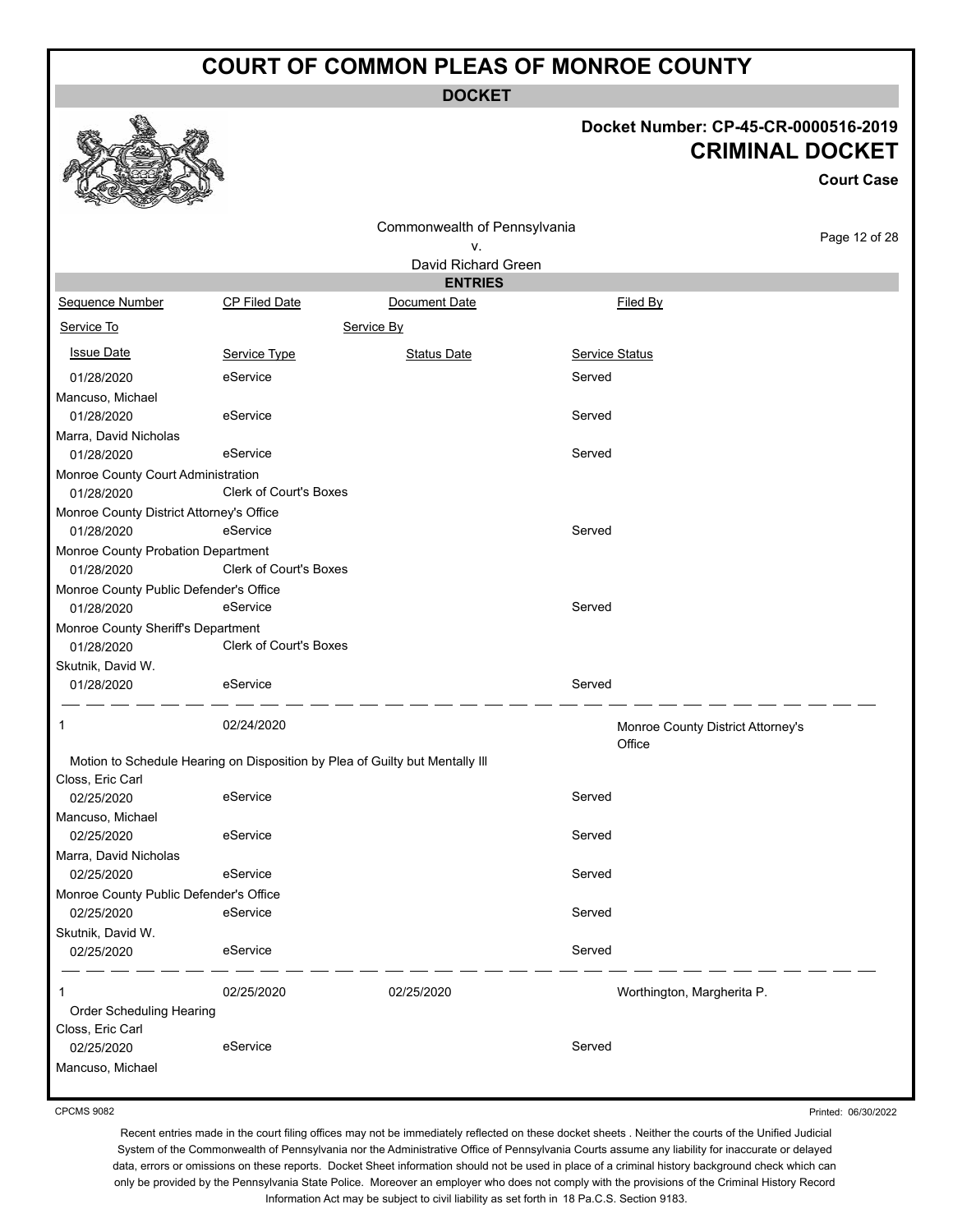**DOCKET**

### **Docket Number: CP-45-CR-0000516-2019 CRIMINAL DOCKET**

**Court Case**

|                                          |                               | Commonwealth of Pennsylvania |                |                            | Page 13 of 28 |
|------------------------------------------|-------------------------------|------------------------------|----------------|----------------------------|---------------|
|                                          |                               | ٧.                           |                |                            |               |
|                                          |                               | David Richard Green          |                |                            |               |
|                                          |                               | <b>ENTRIES</b>               |                |                            |               |
| Sequence Number                          | CP Filed Date                 | Document Date                |                | Filed By                   |               |
| Service To<br>Service By                 |                               |                              |                |                            |               |
| <b>Issue Date</b>                        | Service Type                  | <b>Status Date</b>           | Service Status |                            |               |
| 02/25/2020                               | eService                      |                              | Served         |                            |               |
| Marra, David Nicholas                    |                               |                              |                |                            |               |
| 02/25/2020                               | eService                      |                              | Served         |                            |               |
| Monroe County Correctional Facility      |                               |                              |                |                            |               |
| 02/25/2020                               | Clerk of Court's Boxes        |                              |                |                            |               |
| Monroe County Court Administration       |                               |                              |                |                            |               |
| 02/25/2020                               | Clerk of Court's Boxes        |                              |                |                            |               |
| Monroe County District Attorney's Office |                               |                              |                |                            |               |
| 02/25/2020                               | eService                      |                              | Served         |                            |               |
| Monroe County Probation                  |                               |                              |                |                            |               |
| 02/25/2020                               | <b>Clerk of Court's Boxes</b> |                              |                |                            |               |
| Monroe County Public Defender's Office   |                               |                              |                |                            |               |
| 02/25/2020                               | eService                      |                              | Served         |                            |               |
| Monroe County Sheriff                    |                               |                              |                |                            |               |
| 02/25/2020                               | <b>Clerk of Court's Boxes</b> |                              |                |                            |               |
| Skutnik, David W.                        |                               |                              |                |                            |               |
| 02/25/2020                               | eService                      |                              | Served         |                            |               |
| 1                                        | 03/02/2020                    |                              |                | Green, David Richard       |               |
| Written Guilty Plea Colloquy             |                               |                              |                |                            |               |
| Closs, Eric Carl                         |                               |                              |                |                            |               |
| 03/02/2020                               | eService                      |                              | Served         |                            |               |
| Mancuso, Michael                         |                               |                              |                |                            |               |
| 03/02/2020                               | eService                      |                              | Served         |                            |               |
| Marra, David Nicholas                    |                               |                              |                |                            |               |
| 03/02/2020                               | eService                      |                              | Served         |                            |               |
| Monroe County District Attorney's Office |                               |                              |                |                            |               |
| 03/02/2020                               | eService                      |                              | Served         |                            |               |
| Monroe County Public Defender's Office   |                               |                              |                |                            |               |
| 03/02/2020                               | eService                      |                              | Served         |                            |               |
| Skutnik, David W.                        |                               |                              |                |                            |               |
| 03/02/2020                               | eService                      |                              | Served         |                            |               |
| 1                                        | 03/03/2020                    |                              |                | Worthington, Margherita P. |               |
| Guilty Plea - Mentally III               |                               |                              |                |                            |               |
| Closs, Eric Carl                         |                               |                              |                |                            |               |
| 07/22/2020                               | eService                      |                              | Served         |                            |               |

CPCMS 9082

Printed: 06/30/2022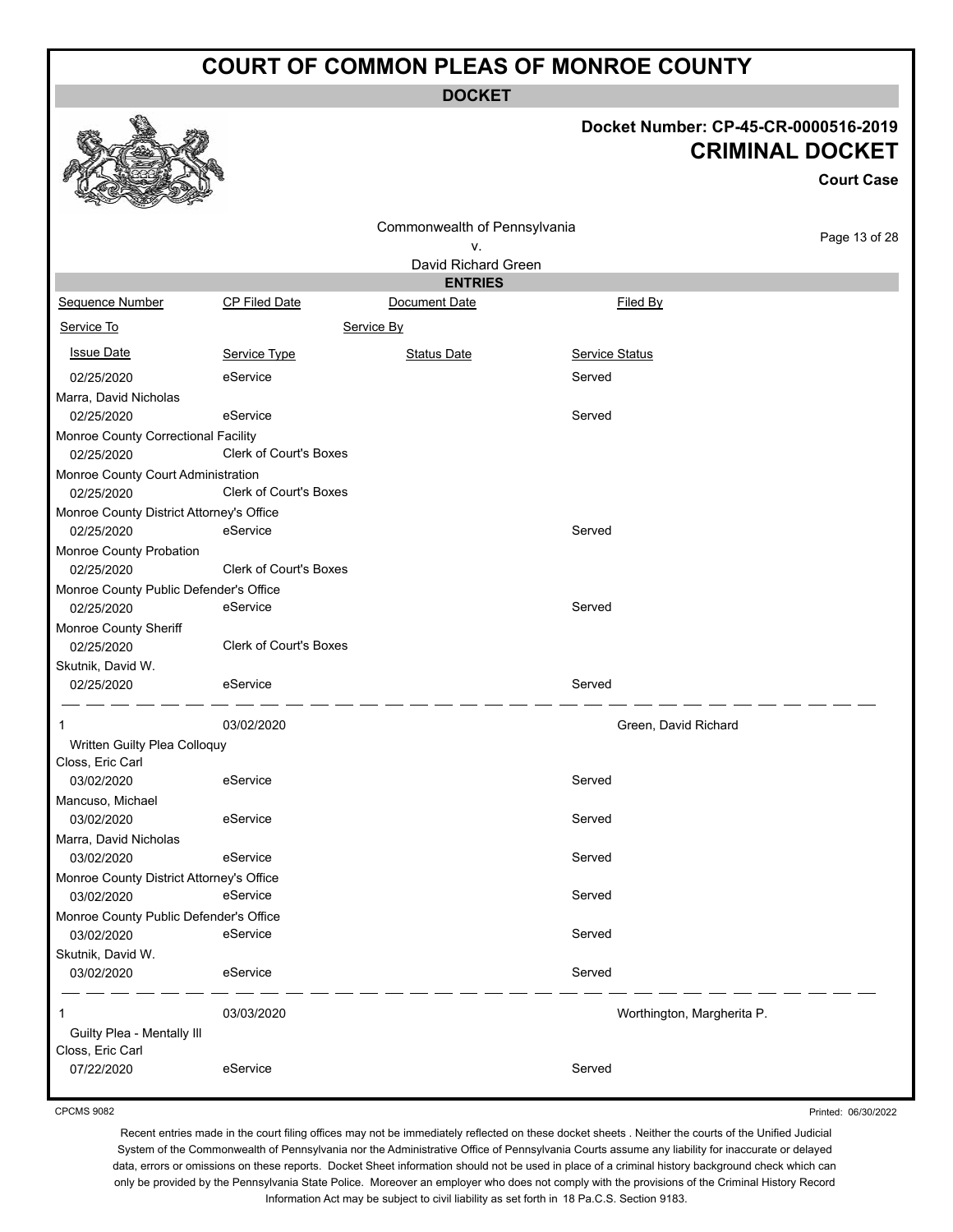**DOCKET**

#### **Docket Number: CP-45-CR-0000516-2019 CRIMINAL DOCKET**

|                                          |                        |                              |                            | <b>Court Case</b> |
|------------------------------------------|------------------------|------------------------------|----------------------------|-------------------|
|                                          |                        | Commonwealth of Pennsylvania |                            |                   |
|                                          |                        | ۷.                           |                            | Page 14 of 28     |
|                                          |                        | David Richard Green          |                            |                   |
|                                          |                        | <b>ENTRIES</b>               |                            |                   |
| Sequence Number                          | <b>CP Filed Date</b>   | Document Date                | Filed By                   |                   |
| Service To                               |                        | Service By                   |                            |                   |
| <b>Issue Date</b>                        | Service Type           | <b>Status Date</b>           | Service Status             |                   |
| Mancuso, Michael                         |                        |                              |                            |                   |
| 07/22/2020                               | eService               |                              | Served                     |                   |
| Marra, David Nicholas                    |                        |                              |                            |                   |
| 07/22/2020                               | eService               |                              | Served                     |                   |
| Monroe County District Attorney's Office |                        |                              |                            |                   |
| 07/22/2020                               | eService               |                              | Served                     |                   |
| Monroe County Public Defender's Office   |                        |                              |                            |                   |
| 07/22/2020                               | eService               |                              | Served                     |                   |
| Skutnik, David W.                        |                        |                              |                            |                   |
| 07/22/2020                               | eService               |                              | Served                     |                   |
| 1                                        | 03/04/2020             |                              | Worthington, Margherita P. |                   |
| Order Exhibit 1 to be Sealed             |                        |                              |                            |                   |
| Closs, Eric Carl                         |                        |                              |                            |                   |
| 03/05/2020                               | eService               |                              | Served                     |                   |
| Mancuso, Michael                         |                        |                              |                            |                   |
| 03/05/2020                               | eService               |                              | Served                     |                   |
| Marra, David Nicholas                    |                        |                              |                            |                   |
| 03/05/2020                               | eService               |                              | Served                     |                   |
| Monroe County Court Reporters            |                        |                              |                            |                   |
| 03/05/2020                               | Clerk of Court's Boxes |                              |                            |                   |
| Monroe County District Attorney's Office |                        |                              |                            |                   |
| 03/05/2020                               | eService               |                              | Served                     |                   |
| Monroe County Public Defender's Office   |                        |                              |                            |                   |
| 03/05/2020                               | eService               |                              | Served                     |                   |
| Skutnik, David W.                        |                        |                              |                            |                   |
| 03/05/2020                               | eService               |                              | Served                     |                   |
| 2                                        | 03/04/2020             |                              | Worthington, Margherita P. |                   |
| <b>Exhibits Filed</b>                    |                        |                              |                            |                   |
| Closs, Eric Carl                         |                        |                              |                            |                   |
| 03/05/2020                               | eService               |                              | Served                     |                   |
| Mancuso, Michael                         |                        |                              |                            |                   |
| 03/05/2020                               | eService               |                              | Served                     |                   |
| Marra, David Nicholas                    |                        |                              |                            |                   |
| 03/05/2020                               | eService               |                              | Served                     |                   |
| Monroe County District Attorney's Office |                        |                              |                            |                   |
|                                          |                        |                              |                            |                   |

CPCMS 9082

磯

Printed: 06/30/2022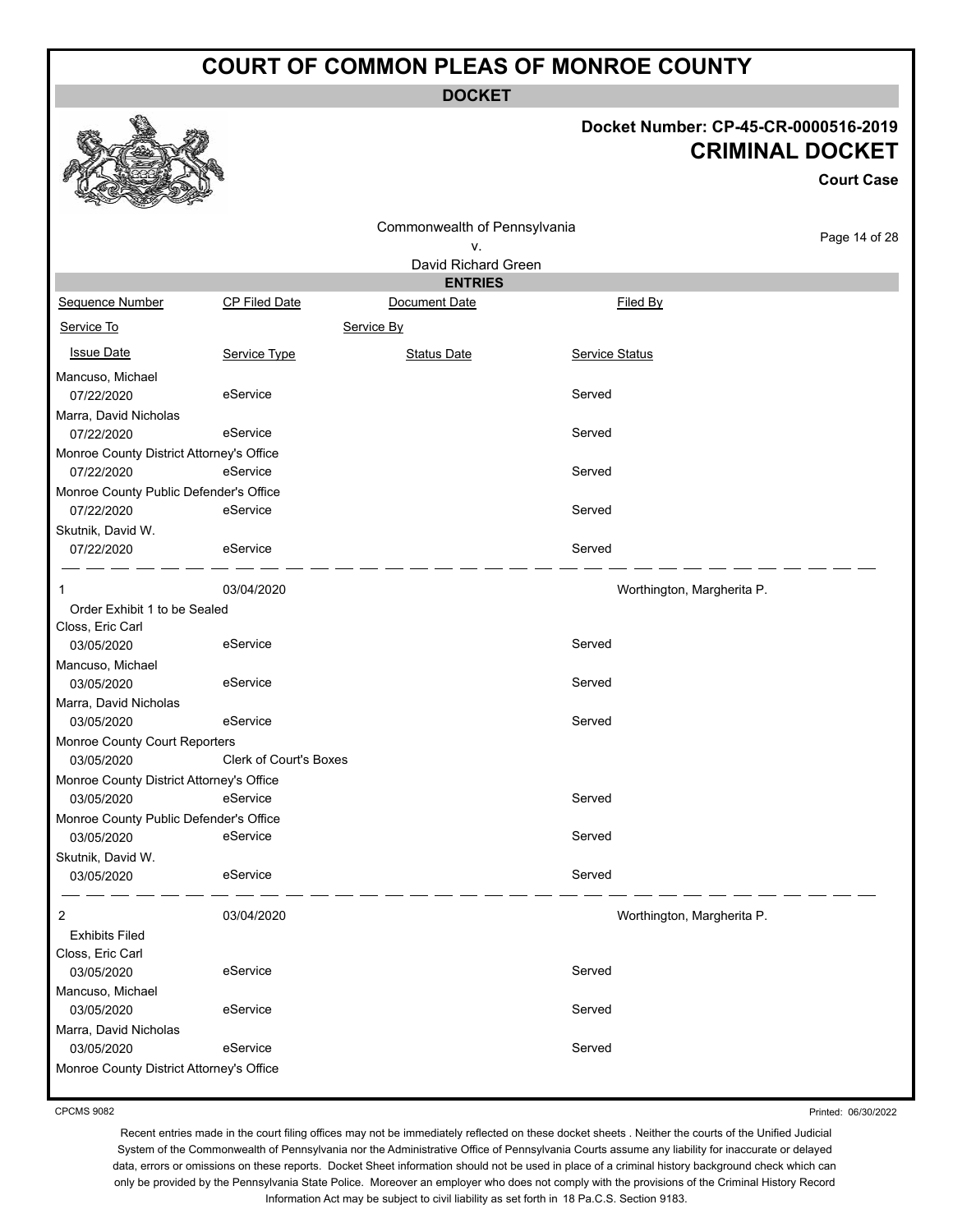**DOCKET**

### **Docket Number: CP-45-CR-0000516-2019 CRIMINAL DOCKET**

**Court Case**

|                                                      |                                                                 | Commonwealth of Pennsylvania |                                             |               |
|------------------------------------------------------|-----------------------------------------------------------------|------------------------------|---------------------------------------------|---------------|
|                                                      |                                                                 | ۷.                           |                                             | Page 15 of 28 |
|                                                      |                                                                 | David Richard Green          |                                             |               |
|                                                      |                                                                 | <b>ENTRIES</b>               |                                             |               |
| Sequence Number                                      | CP Filed Date                                                   | Document Date                | Filed By                                    |               |
| Service To                                           |                                                                 | Service By                   |                                             |               |
| <b>Issue Date</b>                                    | Service Type                                                    | <b>Status Date</b>           | Service Status                              |               |
| 03/05/2020                                           | eService                                                        |                              | Served                                      |               |
| Monroe County Public Defender's Office               |                                                                 |                              |                                             |               |
| 03/05/2020                                           | eService                                                        |                              | Served                                      |               |
| Skutnik, David W.                                    |                                                                 |                              |                                             |               |
| 03/05/2020                                           | eService                                                        |                              | Served                                      |               |
| 3                                                    | 03/04/2020                                                      |                              | Worthington, Margherita P.                  |               |
| Sealed Exhibit Filed                                 |                                                                 |                              |                                             |               |
| Closs, Eric Carl<br>03/05/2020                       | eService                                                        |                              | Served                                      |               |
| Mancuso, Michael                                     |                                                                 |                              |                                             |               |
| 03/05/2020                                           | eService                                                        |                              | Served                                      |               |
| Marra, David Nicholas                                |                                                                 |                              |                                             |               |
| 03/05/2020                                           | eService                                                        |                              | Served                                      |               |
| Monroe County District Attorney's Office             |                                                                 |                              |                                             |               |
| 03/05/2020                                           | eService                                                        |                              | Served                                      |               |
| Monroe County Public Defender's Office               |                                                                 |                              |                                             |               |
| 03/05/2020                                           | eService                                                        |                              | Served                                      |               |
| Skutnik, David W.                                    |                                                                 |                              |                                             |               |
| 03/05/2020                                           | eService                                                        |                              | Served                                      |               |
| 2                                                    | 03/05/2020                                                      |                              | Monroe County District Attorney's<br>Office |               |
|                                                      | Commonwealth's Motion for Forensic Examination of the Defendant |                              |                                             |               |
| Closs, Eric Carl                                     |                                                                 |                              |                                             |               |
| 03/05/2020                                           | eService                                                        |                              | Served                                      |               |
| Mancuso, Michael                                     |                                                                 |                              |                                             |               |
| 03/05/2020                                           | eService                                                        |                              | Served                                      |               |
| Marra, David Nicholas                                |                                                                 |                              | Served                                      |               |
| 03/05/2020                                           | eService                                                        |                              |                                             |               |
| Monroe County Public Defender's Office<br>03/05/2020 | eService                                                        |                              | Served                                      |               |
| Skutnik, David W.                                    |                                                                 |                              |                                             |               |
| 03/05/2020                                           | eService                                                        |                              | Served                                      |               |
| 1                                                    | 03/13/2020                                                      | 03/12/2020                   | Worthington, Margherita P.                  |               |
|                                                      | Order Granting Motion for forensic Examination of Defendant     |                              |                                             |               |
| Closs, Eric Carl                                     |                                                                 |                              |                                             |               |

CPCMS 9082

Recent entries made in the court filing offices may not be immediately reflected on these docket sheets . Neither the courts of the Unified Judicial System of the Commonwealth of Pennsylvania nor the Administrative Office of Pennsylvania Courts assume any liability for inaccurate or delayed data, errors or omissions on these reports. Docket Sheet information should not be used in place of a criminal history background check which can only be provided by the Pennsylvania State Police. Moreover an employer who does not comply with the provisions of the Criminal History Record Information Act may be subject to civil liability as set forth in 18 Pa.C.S. Section 9183.

Printed: 06/30/2022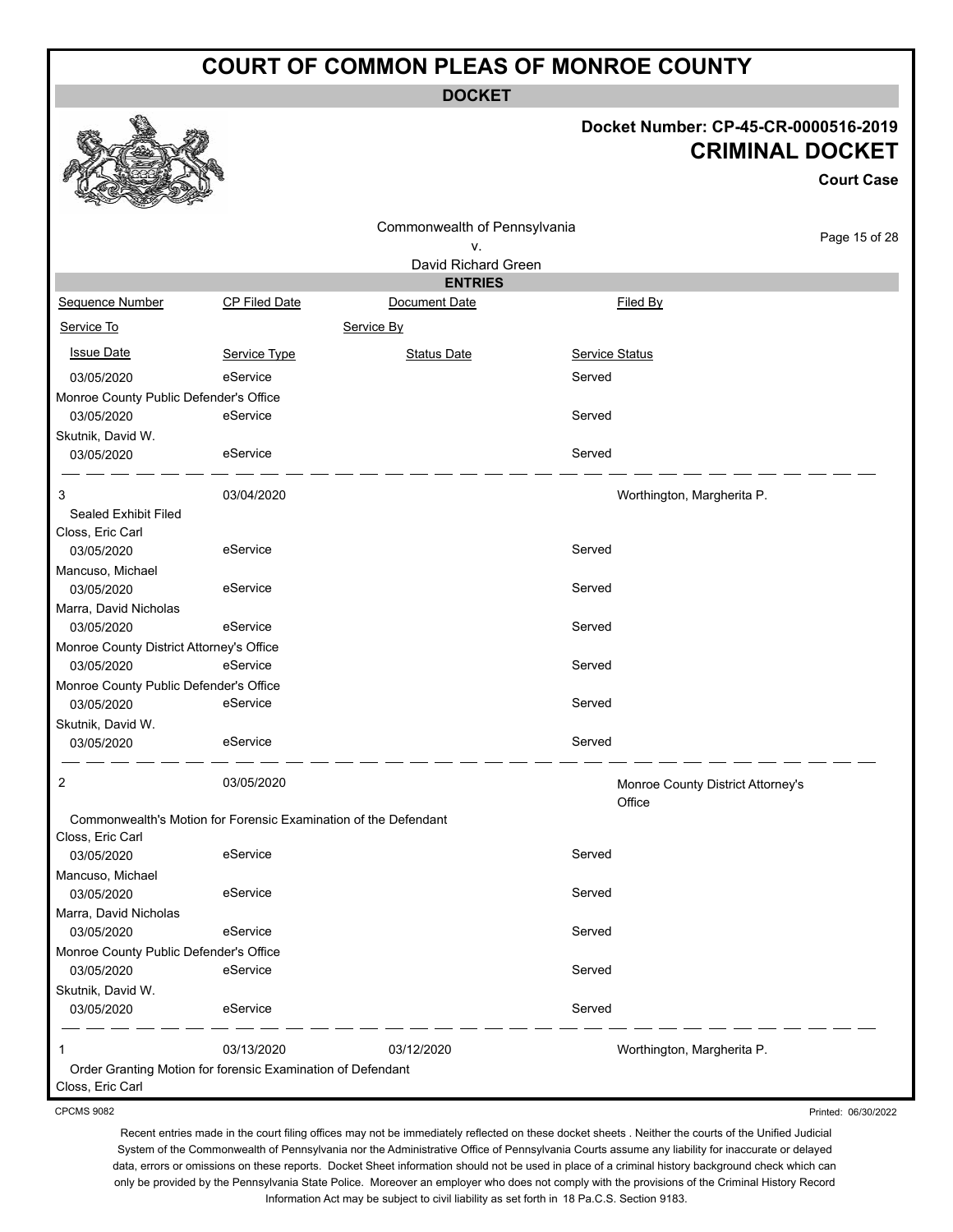**DOCKET**

### **Docket Number: CP-45-CR-0000516-2019 CRIMINAL DOCKET**

**Court Case**

| $\sim$<br><b>SELLER</b><br>$-2$                        |                               |                              |                |                                   |
|--------------------------------------------------------|-------------------------------|------------------------------|----------------|-----------------------------------|
|                                                        |                               | Commonwealth of Pennsylvania |                |                                   |
|                                                        |                               | ٧.                           |                | Page 16 of 28                     |
|                                                        |                               | David Richard Green          |                |                                   |
|                                                        |                               | <b>ENTRIES</b>               |                |                                   |
| <b>Sequence Number</b>                                 | CP Filed Date                 | Document Date                | Filed By       |                                   |
| Service To                                             |                               | Service By                   |                |                                   |
| <b>Issue Date</b>                                      | Service Type                  | <b>Status Date</b>           | Service Status |                                   |
| 03/16/2020                                             | E-Mail                        |                              |                |                                   |
| Closs, Eric Carl                                       |                               |                              |                |                                   |
| 03/16/2020                                             | eService                      |                              | Served         |                                   |
| Mancuso, Michael                                       |                               |                              |                |                                   |
| 03/16/2020                                             | E-Mail                        |                              |                |                                   |
| Mancuso, Michael                                       |                               |                              |                |                                   |
| 03/16/2020                                             | eService                      |                              | Served         |                                   |
| Marra, David Nicholas                                  |                               |                              |                |                                   |
| 03/16/2020                                             | eService                      |                              | Served         |                                   |
| Monroe County Correctional Facility                    |                               |                              |                |                                   |
| 03/16/2020                                             | <b>Clerk of Court's Boxes</b> |                              |                |                                   |
| Monroe County District Attorney's Office<br>03/16/2020 | E-Mail                        |                              |                |                                   |
| Monroe County District Attorney's Office               |                               |                              |                |                                   |
| 03/16/2020                                             | eService                      |                              | Served         |                                   |
| Monroe County Public Defender's Office                 |                               |                              |                |                                   |
| 03/16/2020                                             | E-Mail                        |                              |                |                                   |
| Monroe County Public Defender's Office                 |                               |                              |                |                                   |
| 03/16/2020                                             | eService                      |                              | Served         |                                   |
| Skutnik, David W.                                      |                               |                              |                |                                   |
| 03/16/2020                                             | E-Mail                        |                              |                |                                   |
| Skutnik, David W.                                      |                               |                              |                |                                   |
| 03/16/2020                                             | eService                      |                              | Served         |                                   |
| 1                                                      | 04/28/2020                    |                              | Office         | Monroe County District Attorney's |
| Motion to Continue Sentencing                          |                               |                              |                |                                   |
| Closs, Eric Carl                                       |                               |                              |                |                                   |
| 04/28/2020                                             | eNotice                       |                              | Notified       |                                   |
| Mancuso, Michael                                       |                               |                              |                |                                   |
| 04/28/2020                                             | eService                      |                              | Served         |                                   |
| Marra, David Nicholas                                  |                               |                              |                |                                   |
| 04/28/2020                                             | eService                      |                              | Served         |                                   |
| Monroe County Public Defender's Office                 |                               |                              |                |                                   |
| 04/28/2020                                             | eNotice                       |                              | Notified       |                                   |
| Skutnik, David W.                                      |                               |                              |                |                                   |
| 04/28/2020                                             | eNotice                       |                              | Notified       |                                   |

CPCMS 9082

Printed: 06/30/2022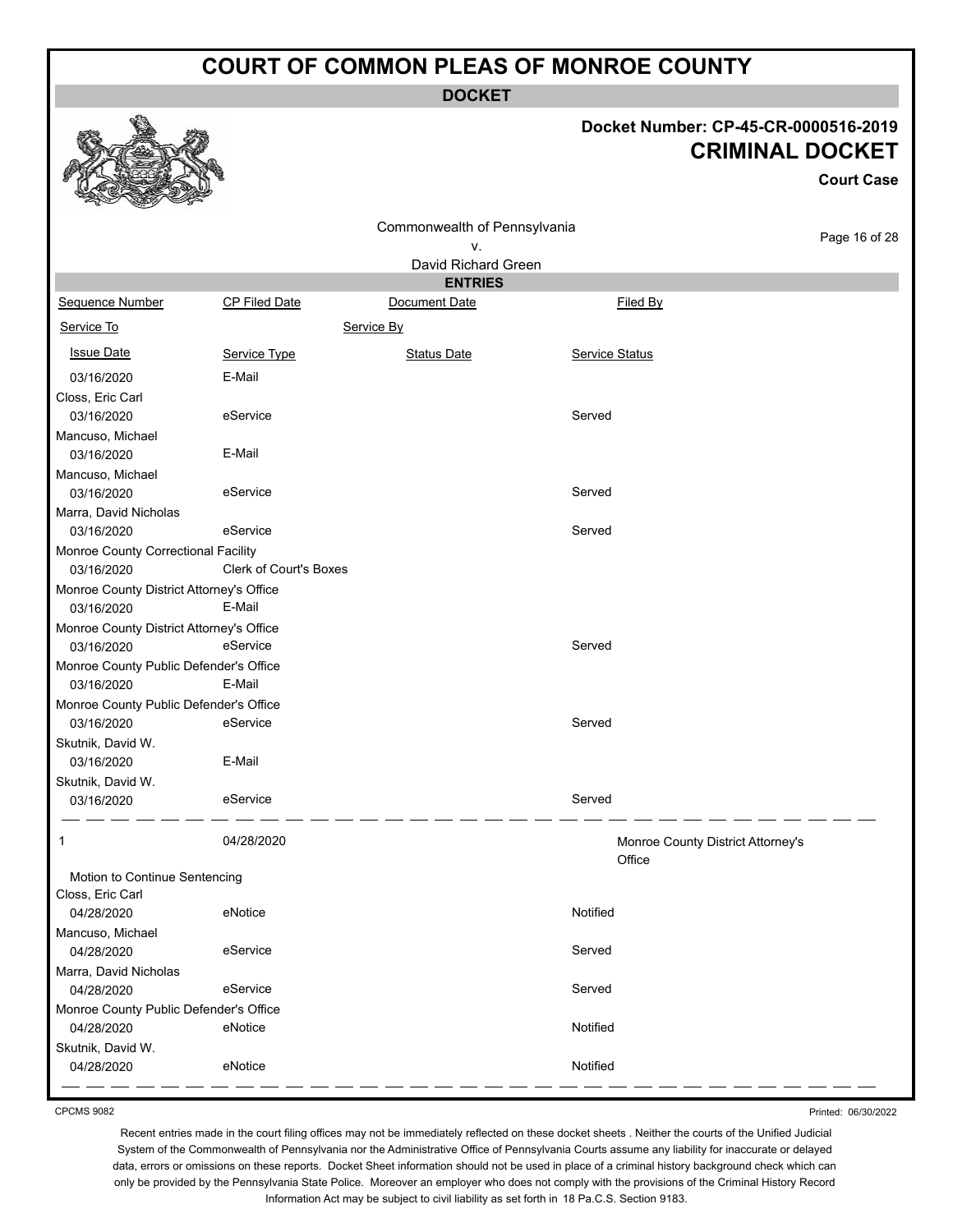**DOCKET**

#### **Docket Number: CP-45-CR-0000516-2019 CRIMINAL DOCKET**

**Court Case**

|                                          |                      | Commonwealth of Pennsylvania |                                             |               |
|------------------------------------------|----------------------|------------------------------|---------------------------------------------|---------------|
|                                          |                      | ۷.                           |                                             | Page 17 of 28 |
|                                          |                      | David Richard Green          |                                             |               |
|                                          |                      | <b>ENTRIES</b>               |                                             |               |
| Sequence Number                          | <b>CP Filed Date</b> | Document Date                | Filed By                                    |               |
| Service To                               |                      | Service By                   |                                             |               |
| <b>Issue Date</b>                        | Service Type         | <b>Status Date</b>           | Service Status                              |               |
| 1                                        | 05/05/2020           | 05/05/2020                   | Worthington, Margherita P.                  |               |
| Order Granting Motion for Continuance    |                      |                              |                                             |               |
| Closs, Eric Carl                         |                      |                              |                                             |               |
| 05/05/2020                               | eService             |                              | Served                                      |               |
| Mancuso, Michael                         |                      |                              |                                             |               |
| 05/05/2020                               | eService             |                              | Served                                      |               |
| Marra, David Nicholas<br>05/05/2020      | eService             |                              | Served                                      |               |
| Monroe County District Attorney's Office |                      |                              |                                             |               |
| 05/05/2020                               | eService             |                              | Served                                      |               |
| Monroe County Public Defender's Office   |                      |                              |                                             |               |
| 05/05/2020                               | eService             |                              | Served                                      |               |
| Skutnik, David W.                        |                      |                              |                                             |               |
| 05/05/2020                               | eService             |                              | Served                                      |               |
| 1                                        | 05/07/2020           |                              | Monroe County District Attorney's<br>Office |               |
| <b>Motion for Transcripts</b>            |                      |                              |                                             |               |
| Closs, Eric Carl                         |                      |                              |                                             |               |
| 05/07/2020                               | eNotice              |                              | Notified                                    |               |
| Mancuso, Michael                         |                      |                              |                                             |               |
| 05/07/2020                               | eService             |                              | Served                                      |               |
| Marra, David Nicholas                    |                      |                              |                                             |               |
| 05/07/2020                               | eService             |                              | Served                                      |               |
| Monroe County Public Defender's Office   | eNotice              |                              | Notified                                    |               |
| 05/07/2020<br>Skutnik, David W.          |                      |                              |                                             |               |
| 05/07/2020                               | eNotice              |                              | Notified                                    |               |
| 1                                        | 05/08/2020           | 05/07/2020                   | Worthington, Margherita P.                  |               |
| Order Granting Motion for Transcripts    |                      |                              |                                             |               |
| Closs, Eric Carl                         |                      |                              |                                             |               |
| 05/11/2020                               | eService             |                              | Served                                      |               |
| Mancuso, Michael                         |                      |                              |                                             |               |
| 05/11/2020                               | eService             |                              | Served                                      |               |
| Marra, David Nicholas                    |                      |                              |                                             |               |
| 05/11/2020                               | eService             |                              | Served                                      |               |
| Monroe County Court Administration       |                      |                              |                                             |               |

CPCMS 9082

Printed: 06/30/2022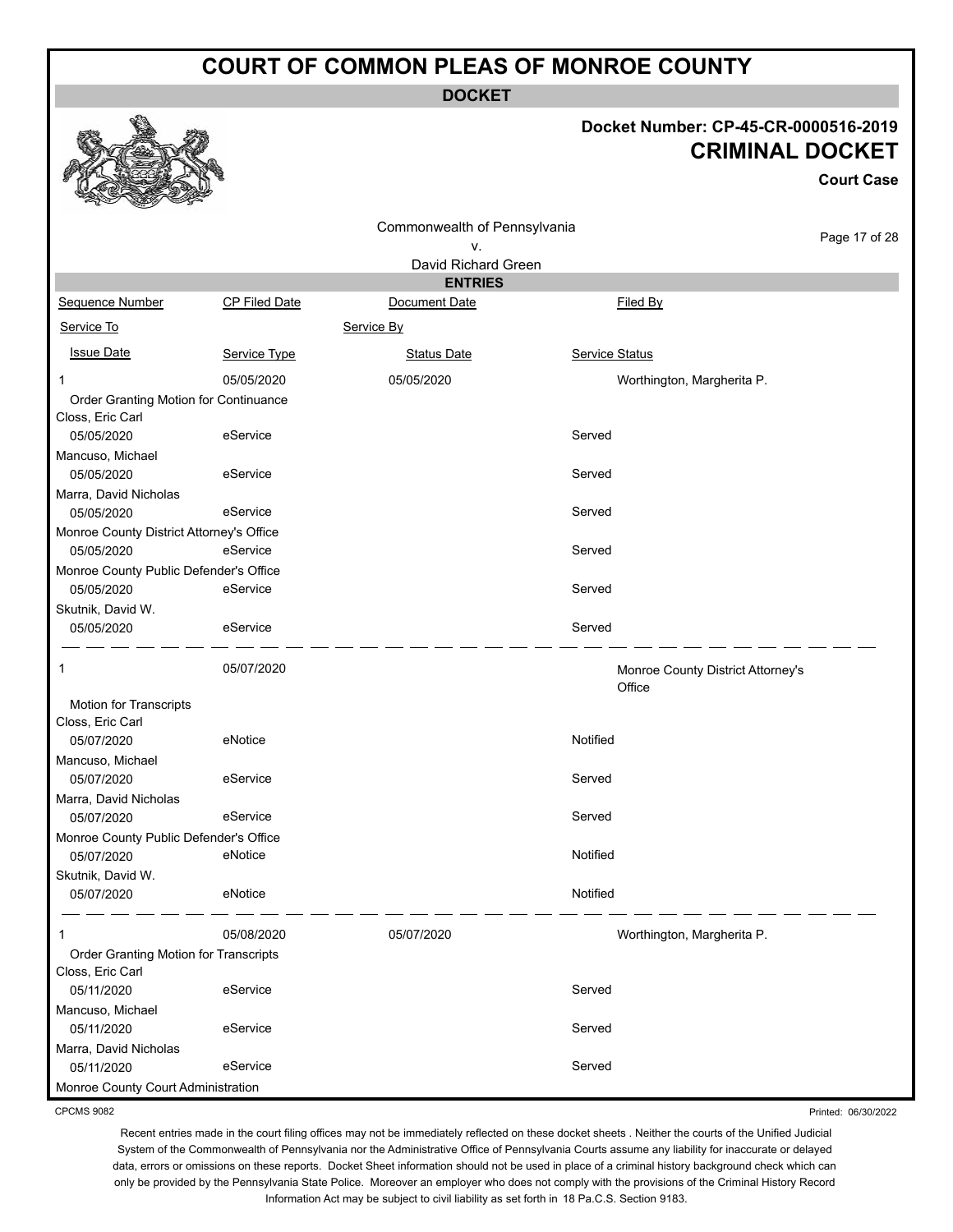**DOCKET**

# **Docket Number: CP-45-CR-0000516-2019**

|                                                      |                               |                              |                       | <b>CRIMINAL DOCKET</b><br><b>Court Case</b> |
|------------------------------------------------------|-------------------------------|------------------------------|-----------------------|---------------------------------------------|
|                                                      |                               | Commonwealth of Pennsylvania |                       |                                             |
|                                                      |                               | ۷.                           |                       | Page 18 of 28                               |
|                                                      |                               | David Richard Green          |                       |                                             |
|                                                      |                               | <b>ENTRIES</b>               |                       |                                             |
| Sequence Number                                      | <b>CP Filed Date</b>          | Document Date                | Filed By              |                                             |
| Service To                                           |                               | Service By                   |                       |                                             |
| <b>Issue Date</b>                                    | Service Type                  | <b>Status Date</b>           | <b>Service Status</b> |                                             |
| 05/11/2020                                           | <b>Clerk of Court's Boxes</b> |                              |                       |                                             |
| Monroe County Court Reporters                        |                               |                              |                       |                                             |
| 05/11/2020                                           | <b>Clerk of Court's Boxes</b> |                              |                       |                                             |
| Monroe County District Attorney's Office             |                               |                              |                       |                                             |
| 05/11/2020                                           | eService                      |                              | Served                |                                             |
| Monroe County Public Defender's Office               |                               |                              |                       |                                             |
| 05/11/2020                                           | eService                      |                              | Served                |                                             |
| Skutnik, David W.                                    |                               |                              |                       |                                             |
| 05/11/2020                                           | eService                      |                              | Served                |                                             |
| 1                                                    | 06/11/2020                    |                              | Closs, Eric Carl      |                                             |
| Motion for Transcripts                               |                               |                              |                       |                                             |
| Mancuso, Michael                                     |                               |                              |                       |                                             |
| 06/11/2020                                           | eNotice                       |                              | Notified              |                                             |
| Marra, David Nicholas                                |                               |                              |                       |                                             |
| 06/11/2020                                           | eNotice                       |                              | Notified              |                                             |
| Monroe County District Attorney's Office             |                               |                              |                       |                                             |
| 06/11/2020                                           | eNotice                       |                              | Notified              |                                             |
| Monroe County Public Defender's Office               |                               |                              |                       |                                             |
| 06/11/2020                                           | eService                      |                              | Served                |                                             |
| Skutnik, David W.<br>06/11/2020                      | eService                      |                              | Served                |                                             |
|                                                      |                               |                              |                       |                                             |
| 1                                                    | 06/12/2020                    |                              | Closs, Eric Carl      |                                             |
| Request for Transcript                               |                               |                              |                       |                                             |
| Mancuso, Michael                                     |                               |                              |                       |                                             |
| 06/12/2020                                           | eNotice                       |                              | Notified              |                                             |
| Marra, David Nicholas                                |                               |                              |                       |                                             |
| 06/12/2020                                           | eNotice                       |                              | Notified              |                                             |
| Monroe County District Attorney's Office             | eNotice                       |                              | Notified              |                                             |
| 06/12/2020<br>Monroe County Public Defender's Office |                               |                              |                       |                                             |
| 06/12/2020                                           | eService                      |                              | Served                |                                             |
| Skutnik, David W.                                    |                               |                              |                       |                                             |
| 06/12/2020                                           | eService                      |                              | Served                |                                             |
|                                                      |                               |                              |                       |                                             |

CPCMS 9082

 $\mathcal{P}$ 

539

ees

Printed: 06/30/2022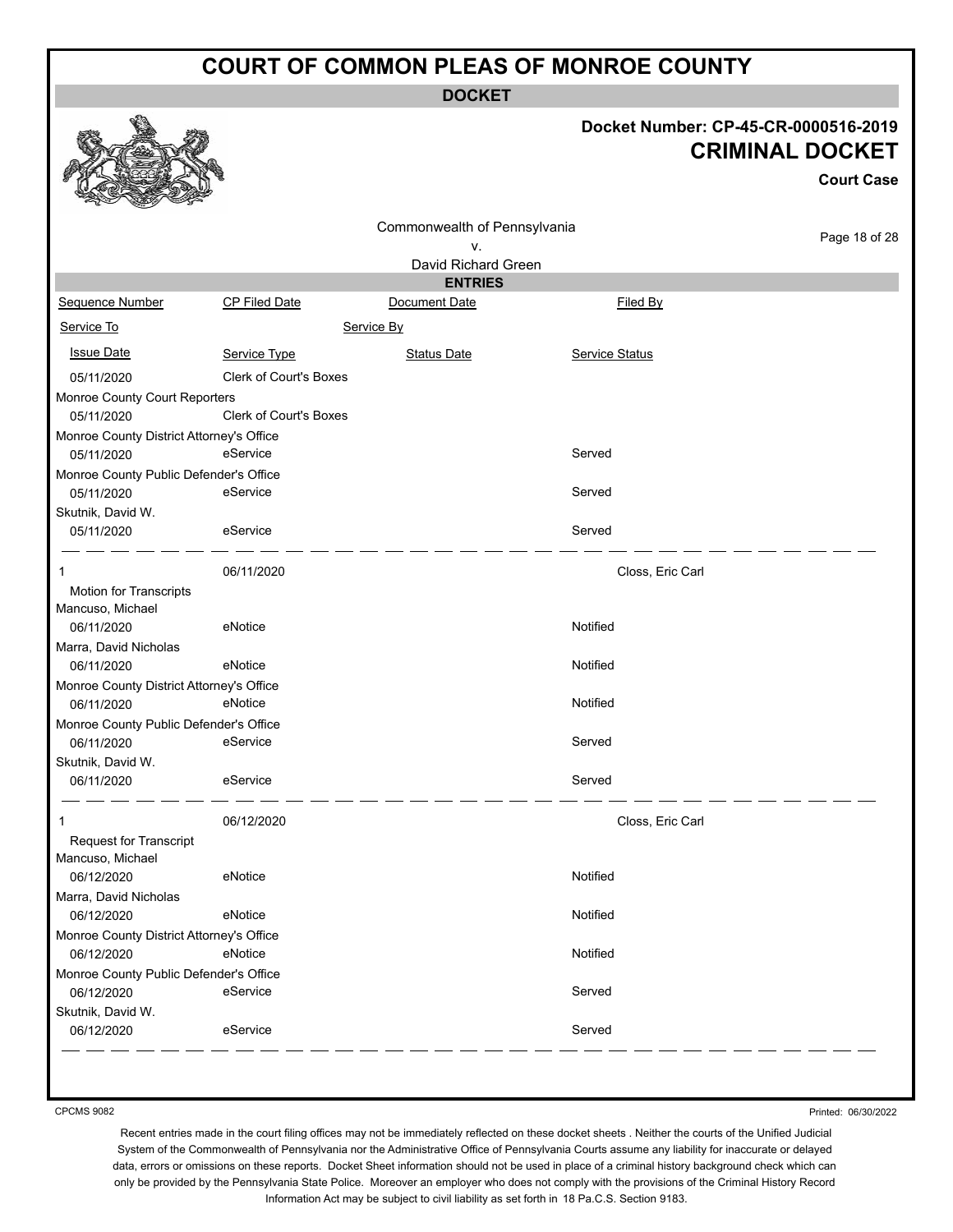**DOCKET**

### **Docket Number: CP-45-CR-0000516-2019 CRIMINAL DOCKET**

**Court Case**

|                                          |                               | Commonwealth of Pennsylvania |                                    |               |
|------------------------------------------|-------------------------------|------------------------------|------------------------------------|---------------|
|                                          |                               | ۷.                           |                                    | Page 19 of 28 |
|                                          |                               | David Richard Green          |                                    |               |
|                                          |                               | <b>ENTRIES</b>               |                                    |               |
| Sequence Number                          | <b>CP Filed Date</b>          | Document Date                | Filed By                           |               |
| Service To                               |                               | Service By                   |                                    |               |
| <b>Issue Date</b>                        | Service Type                  | <b>Status Date</b>           | Service Status                     |               |
| 2                                        | 06/12/2020                    | 06/12/2020                   | Worthington, Margherita P.         |               |
| Order to Transcribe Notes of Testimony   |                               |                              |                                    |               |
| Closs, Eric Carl                         |                               |                              |                                    |               |
| 06/12/2020                               | eService                      |                              | Served                             |               |
| Mancuso, Michael                         |                               |                              |                                    |               |
| 06/12/2020                               | eService                      |                              | Served                             |               |
| Marra, David Nicholas                    |                               |                              |                                    |               |
| 06/12/2020                               | eService                      |                              | Served                             |               |
| Monroe County District Attorney's Office |                               |                              |                                    |               |
| 06/12/2020                               | eService                      |                              | Served                             |               |
| Monroe County Public Defender's Office   |                               |                              |                                    |               |
| 06/12/2020                               | eService                      |                              | Served                             |               |
| Skutnik, David W.                        |                               |                              |                                    |               |
| 06/12/2020                               | eService                      |                              | Served                             |               |
| Monroe County Court Administration       |                               |                              |                                    |               |
| 06/16/2020                               | <b>Clerk of Court's Boxes</b> |                              |                                    |               |
| Monroe County Court Reporters            |                               |                              |                                    |               |
| 06/16/2020                               | Clerk of Court's Boxes        |                              |                                    |               |
| 1                                        | 07/14/2020                    |                              | Monroe County Probation Department |               |
| Victim Information for Restitution       |                               |                              |                                    |               |
| Closs, Eric Carl                         |                               |                              |                                    |               |
| 07/14/2020                               | eService                      |                              | Served                             |               |
| Mancuso, Michael                         |                               |                              |                                    |               |
| 07/14/2020                               | eService                      |                              | Served                             |               |
| Marra, David Nicholas                    |                               |                              |                                    |               |
| 07/14/2020                               | eService                      |                              | Served                             |               |
| Monroe County District Attorney's Office |                               |                              |                                    |               |
| 07/14/2020                               | eService                      |                              | Served                             |               |
| Monroe County Public Defender's Office   |                               |                              |                                    |               |
| 07/14/2020                               | eService                      |                              | Served                             |               |
| Skutnik, David W.                        |                               |                              |                                    |               |
| 07/14/2020                               | eService                      |                              | Served                             |               |
| 1                                        | 07/15/2020                    |                              | Closs, Eric Carl                   |               |
| Motion for Telephonic Testimony          |                               |                              |                                    |               |
| Mancuso, Michael                         |                               |                              |                                    |               |

CPCMS 9082

Printed: 06/30/2022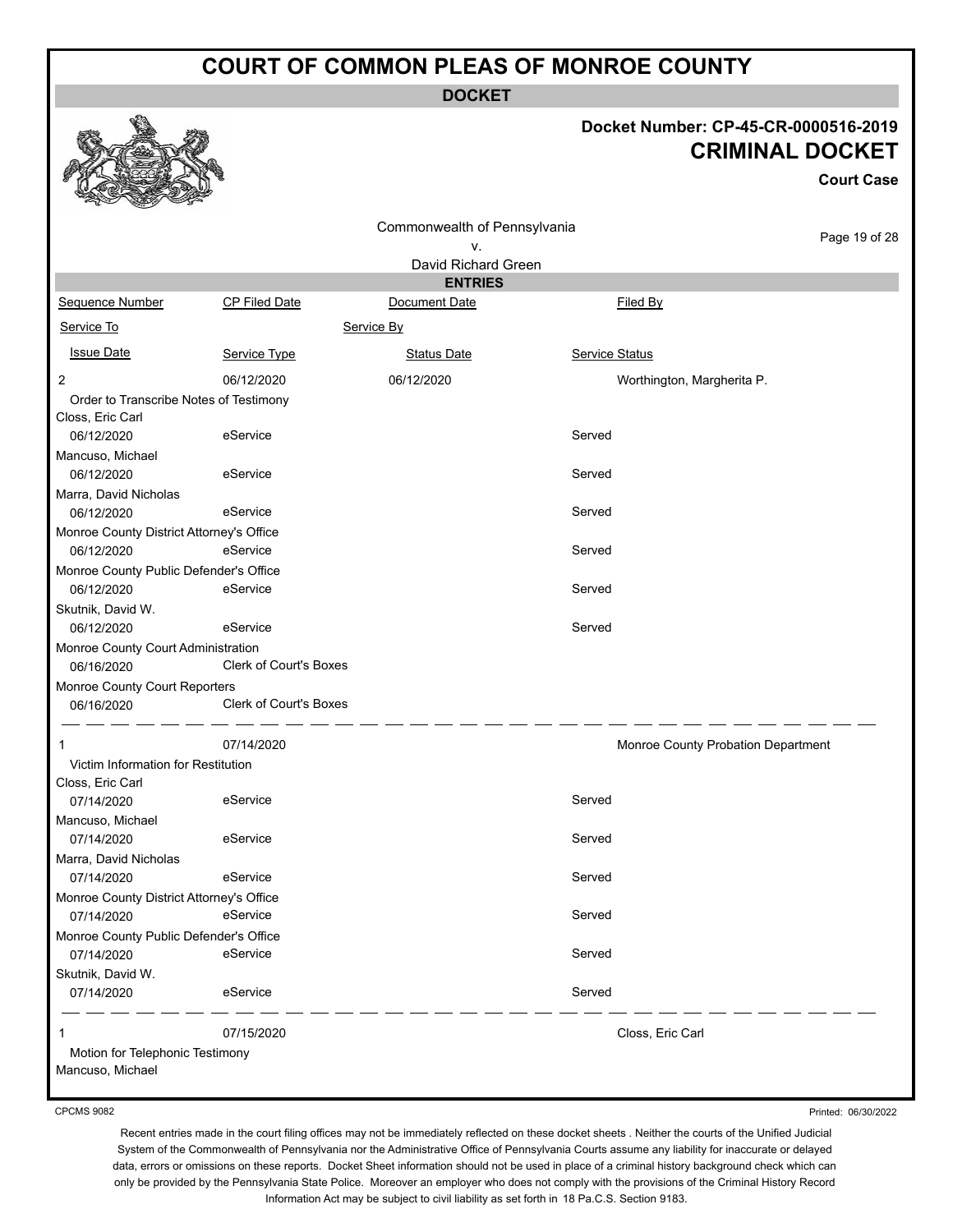**DOCKET**

#### **Docket Number: CP-45-CR-0000516-2019 CRIMINAL DOCKET**

**Court Case**

|                                                           |                                                | Commonwealth of Pennsylvania    |                                   | Page 20 of 28 |
|-----------------------------------------------------------|------------------------------------------------|---------------------------------|-----------------------------------|---------------|
|                                                           |                                                | ۷.                              |                                   |               |
|                                                           |                                                | David Richard Green             |                                   |               |
| Sequence Number                                           | <b>CP Filed Date</b>                           | <b>ENTRIES</b><br>Document Date | Filed By                          |               |
|                                                           |                                                |                                 |                                   |               |
| Service To                                                |                                                | Service By                      |                                   |               |
| <b>Issue Date</b>                                         | Service Type                                   | <b>Status Date</b>              | <b>Service Status</b>             |               |
| 07/15/2020                                                | eService                                       |                                 | Served                            |               |
| Marra, David Nicholas                                     |                                                |                                 |                                   |               |
| 07/15/2020                                                | eService                                       |                                 | Served                            |               |
| Monroe County District Attorney's Office                  |                                                |                                 |                                   |               |
| 07/15/2020                                                | eService                                       |                                 | Served                            |               |
| Monroe County Public Defender's Office                    |                                                |                                 |                                   |               |
| 07/15/2020                                                | eService                                       |                                 | Served                            |               |
| Skutnik, David W.                                         |                                                |                                 |                                   |               |
| 07/15/2020                                                | eService                                       |                                 | Served                            |               |
| -1                                                        | 07/16/2020                                     | 07/15/2020                      | Worthington, Margherita P.        |               |
|                                                           | Order Granting Motion for Telephonic Testimony |                                 |                                   |               |
| Closs, Eric Carl                                          |                                                |                                 |                                   |               |
| 07/17/2020                                                | eService                                       |                                 | Served                            |               |
| Mancuso, Michael                                          |                                                |                                 |                                   |               |
| 07/17/2020                                                | eService                                       |                                 | Served                            |               |
| Marra, David Nicholas                                     |                                                |                                 |                                   |               |
| 07/17/2020                                                | eService                                       |                                 | Served                            |               |
| Monroe County Correctional Facility                       |                                                |                                 |                                   |               |
| 07/17/2020                                                | Clerk of Court's Boxes                         |                                 |                                   |               |
| Monroe County Court Administration                        |                                                |                                 |                                   |               |
| 07/17/2020                                                | Clerk of Court's Boxes                         |                                 |                                   |               |
| Monroe County District Attorney's Office                  |                                                |                                 |                                   |               |
| 07/17/2020                                                | eService                                       |                                 | Served                            |               |
| Monroe County Probation Department                        |                                                |                                 |                                   |               |
| 07/17/2020                                                | Clerk of Court's Boxes                         |                                 |                                   |               |
| Monroe County Public Defender's Office<br>07/17/2020      | eService                                       |                                 | Served                            |               |
| Monroe County Sheriff's Department                        |                                                |                                 |                                   |               |
| 07/17/2020                                                | Clerk of Court's Boxes                         |                                 |                                   |               |
| Skutnik, David W.                                         |                                                |                                 |                                   |               |
| 07/17/2020                                                | eService                                       |                                 | Served                            |               |
| $\mathbf{1}$                                              | 07/17/2020                                     |                                 | Monroe County District Attorney's |               |
|                                                           |                                                |                                 | Office                            |               |
| MOtion to Appear Via Video Conference<br>Closs, Eric Carl |                                                |                                 |                                   |               |

CPCMS 9082

Printed: 06/30/2022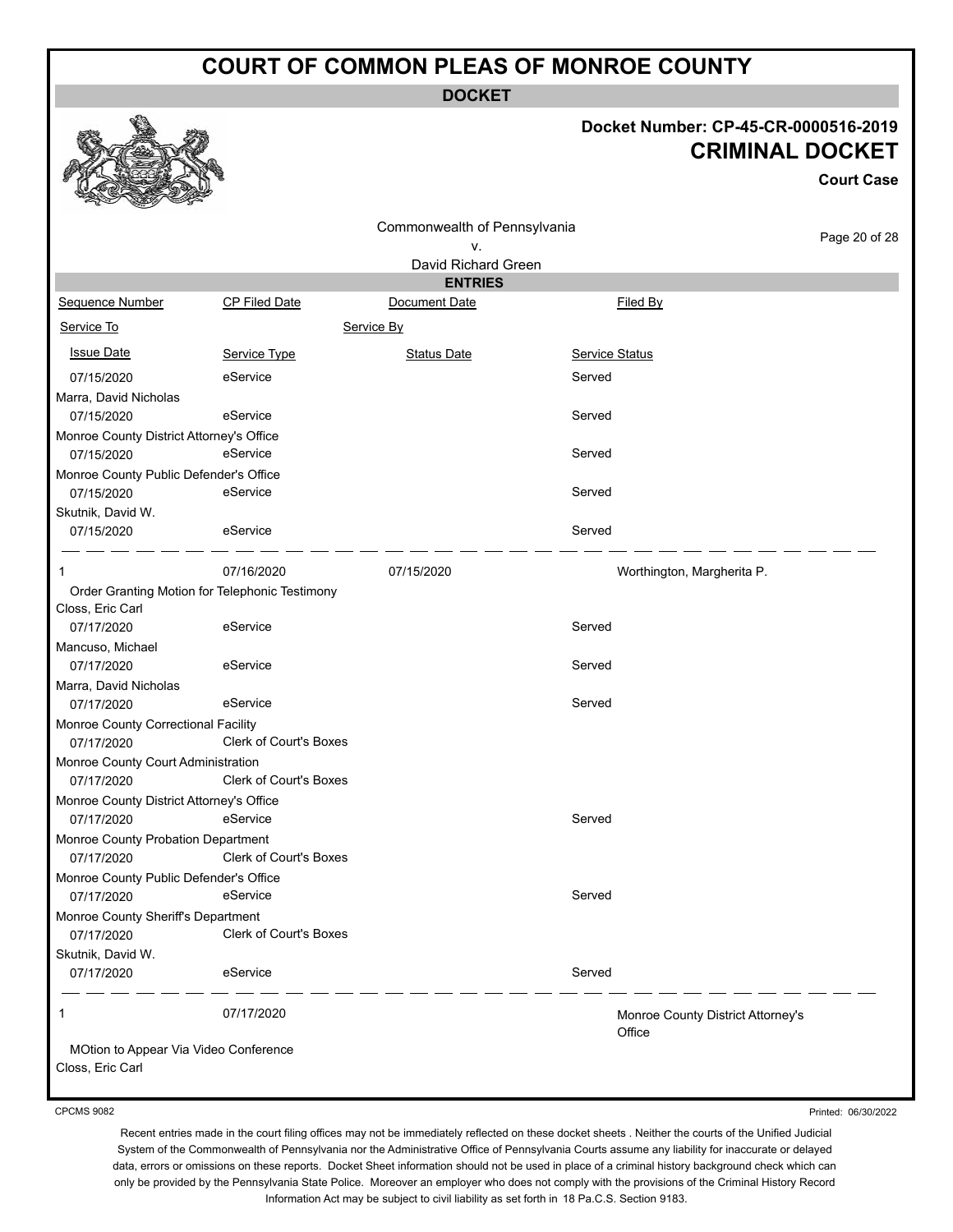**DOCKET**

#### **Docket Number: CP-45-CR-0000516-2019 CRIMINAL DOCKET**

**Court Case**

|                                                   |                        | Commonwealth of Pennsylvania |                            |                                    |
|---------------------------------------------------|------------------------|------------------------------|----------------------------|------------------------------------|
|                                                   |                        | ۷.                           |                            | Page 21 of 28                      |
|                                                   |                        | David Richard Green          |                            |                                    |
|                                                   |                        | <b>ENTRIES</b>               |                            |                                    |
| <b>Sequence Number</b>                            | <b>CP Filed Date</b>   | Document Date                | Filed By                   |                                    |
| Service To                                        |                        | Service By                   |                            |                                    |
| <b>Issue Date</b>                                 | Service Type           | <b>Status Date</b>           | <b>Service Status</b>      |                                    |
| 07/17/2020                                        | eService               |                              | Served                     |                                    |
| Mancuso, Michael                                  |                        |                              |                            |                                    |
| 07/17/2020                                        | eService               |                              | Served                     |                                    |
| Marra, David Nicholas                             |                        |                              |                            |                                    |
| 07/17/2020                                        | eService               |                              | Served                     |                                    |
| Monroe County Public Defender's Office            |                        |                              |                            |                                    |
| 07/17/2020                                        | eService               |                              | Served                     |                                    |
| Skutnik, David W.                                 |                        |                              |                            |                                    |
| 07/17/2020                                        | eService               |                              | Served                     |                                    |
| 1                                                 | 07/20/2020             |                              | Worthington, Margherita P. |                                    |
| Order Granting Motion for Appearance Via Video    |                        |                              |                            |                                    |
| Closs, Eric Carl                                  |                        |                              |                            |                                    |
| 07/20/2020                                        | eService               |                              | Served                     |                                    |
| Mancuso, Michael                                  |                        |                              |                            |                                    |
| 07/20/2020                                        | eService               |                              | Served                     |                                    |
| Marra, David Nicholas                             |                        |                              |                            |                                    |
| 07/20/2020                                        | eService               |                              | Served                     |                                    |
| Monroe County Correctional Facility<br>07/20/2020 | Clerk of Court's Boxes |                              |                            |                                    |
| Monroe County Court Administration                |                        |                              |                            |                                    |
| 07/20/2020                                        | Clerk of Court's Boxes |                              |                            |                                    |
| Monroe County District Attorney's Office          |                        |                              |                            |                                    |
| 07/20/2020                                        | eService               |                              | Served                     |                                    |
| Monroe County Probation Department                |                        |                              |                            |                                    |
| 07/20/2020                                        | Clerk of Court's Boxes |                              |                            |                                    |
| Monroe County Public Defender's Office            |                        |                              |                            |                                    |
| 07/20/2020                                        | eService               |                              | Served                     |                                    |
| Monroe County Sheriff's Department                |                        |                              |                            |                                    |
| 07/20/2020                                        | Clerk of Court's Boxes |                              |                            |                                    |
| Skutnik, David W.                                 |                        |                              |                            |                                    |
| 07/20/2020                                        | eService               |                              | Served                     |                                    |
| 1                                                 | 07/21/2020             |                              |                            | Monroe County Probation Department |
| Guideline Sentence Form                           |                        |                              |                            |                                    |
| Closs, Eric Carl                                  |                        |                              |                            |                                    |
| 07/21/2020                                        | eService               |                              | Served                     |                                    |

CPCMS 9082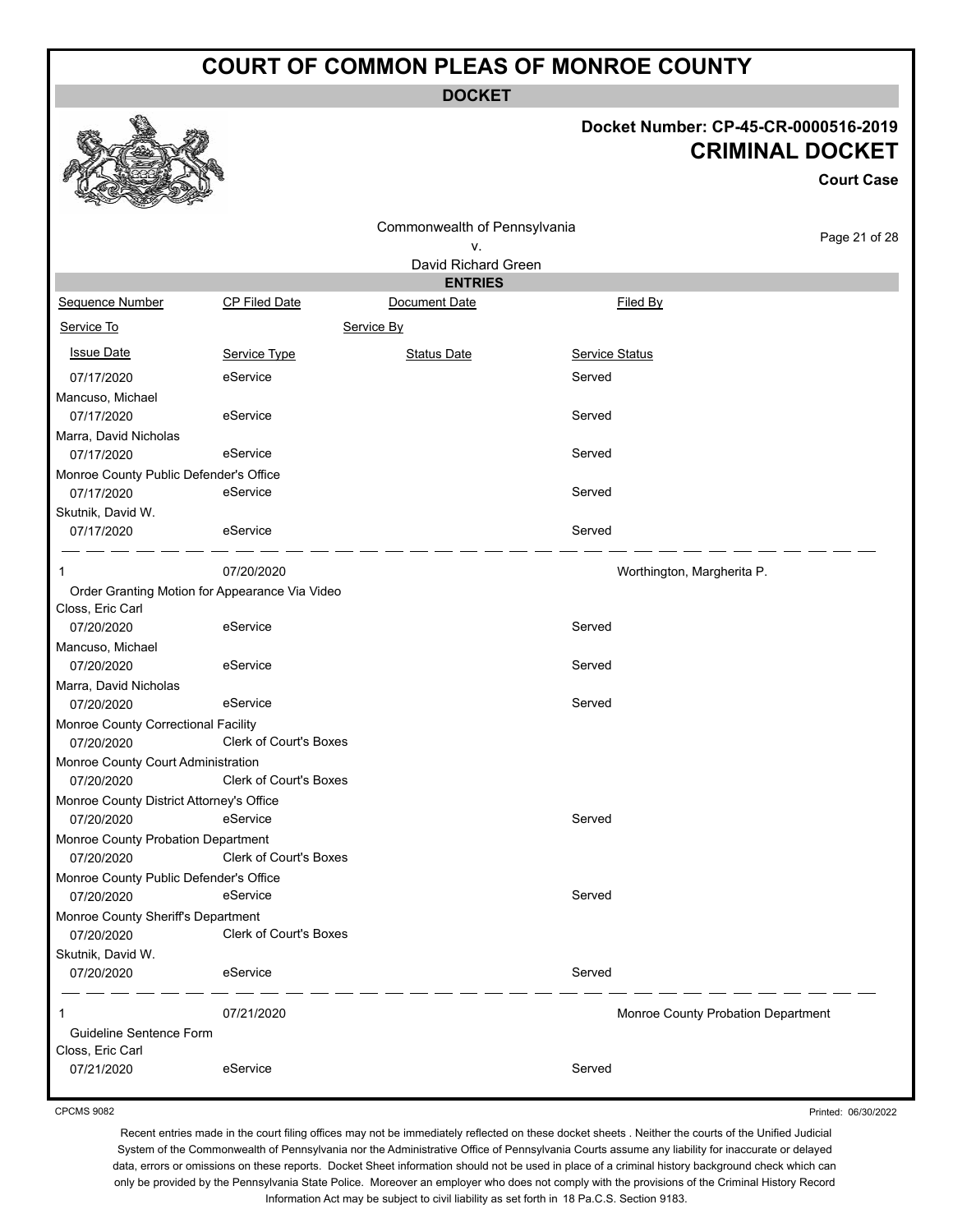**DOCKET**

Commonwealth of Pennsylvania v.

#### **Docket Number: CP-45-CR-0000516-2019 CRIMINAL DOCKET**

**Court Case**

Page 22 of 28

| Sequence Number                                         | <b>CP Filed Date</b> |     |
|---------------------------------------------------------|----------------------|-----|
| Service To                                              |                      | Seı |
| <b>Issue Date</b>                                       | Service Type         |     |
| Mancuso, Michael<br>07/21/2020<br>Marra, David Nicholae | eService             |     |

|                                          |                        | David Richard Green |                            |  |
|------------------------------------------|------------------------|---------------------|----------------------------|--|
|                                          |                        | <b>ENTRIES</b>      |                            |  |
| Sequence Number                          | <b>CP Filed Date</b>   | Document Date       | Filed By                   |  |
| Service To                               |                        | Service By          |                            |  |
| <b>Issue Date</b>                        | Service Type           | <b>Status Date</b>  | Service Status             |  |
| Mancuso, Michael                         |                        |                     |                            |  |
| 07/21/2020                               | eService               |                     | Served                     |  |
| Marra, David Nicholas                    |                        |                     |                            |  |
| 07/21/2020                               | eService               |                     | Served                     |  |
| Monroe County District Attorney's Office |                        |                     |                            |  |
| 07/21/2020                               | eService               |                     | Served                     |  |
| Monroe County Public Defender's Office   |                        |                     |                            |  |
| 07/21/2020                               | eService               |                     | Served                     |  |
| Skutnik, David W.                        |                        |                     |                            |  |
| 07/21/2020                               | eService               |                     | Served                     |  |
| 2                                        | 07/21/2020             |                     | Worthington, Margherita P. |  |
| Order Directing PSI shall be Sealed      |                        |                     |                            |  |
| Closs, Eric Carl                         |                        |                     |                            |  |
| 07/22/2020                               | eService               |                     | Served                     |  |
| Mancuso, Michael                         |                        |                     |                            |  |
| 07/22/2020                               | eService               |                     | Served                     |  |
| Marra, David Nicholas                    |                        |                     |                            |  |
| 07/22/2020                               | eService               |                     | Served                     |  |
| Monroe County District Attorney's Office |                        |                     |                            |  |
| 07/22/2020                               | eService               |                     | Served                     |  |
| Monroe County Public Defender's Office   |                        |                     |                            |  |
| 07/22/2020                               | eService               |                     | Served                     |  |
| Skutnik, David W.                        |                        |                     |                            |  |
| 07/22/2020                               | eService               |                     | Served                     |  |
| 3                                        | 07/21/2020             |                     | Worthington, Margherita P. |  |
| Order - Sentence/Penalty Imposed         |                        |                     |                            |  |
| Closs, Eric Carl                         |                        |                     |                            |  |
| 07/22/2020                               | eService               |                     | Served                     |  |
| Mancuso, Michael                         |                        |                     |                            |  |
| 07/22/2020                               | eService               |                     | Served                     |  |
| Marra, David Nicholas                    |                        |                     |                            |  |
| 07/22/2020                               | eService               |                     | Served                     |  |
| Monroe County Correctional Facility      |                        |                     |                            |  |
| 07/22/2020                               | Clerk of Court's Boxes |                     |                            |  |
| Monroe County District Attorney's Office |                        |                     |                            |  |

CPCMS 9082

Printed: 06/30/2022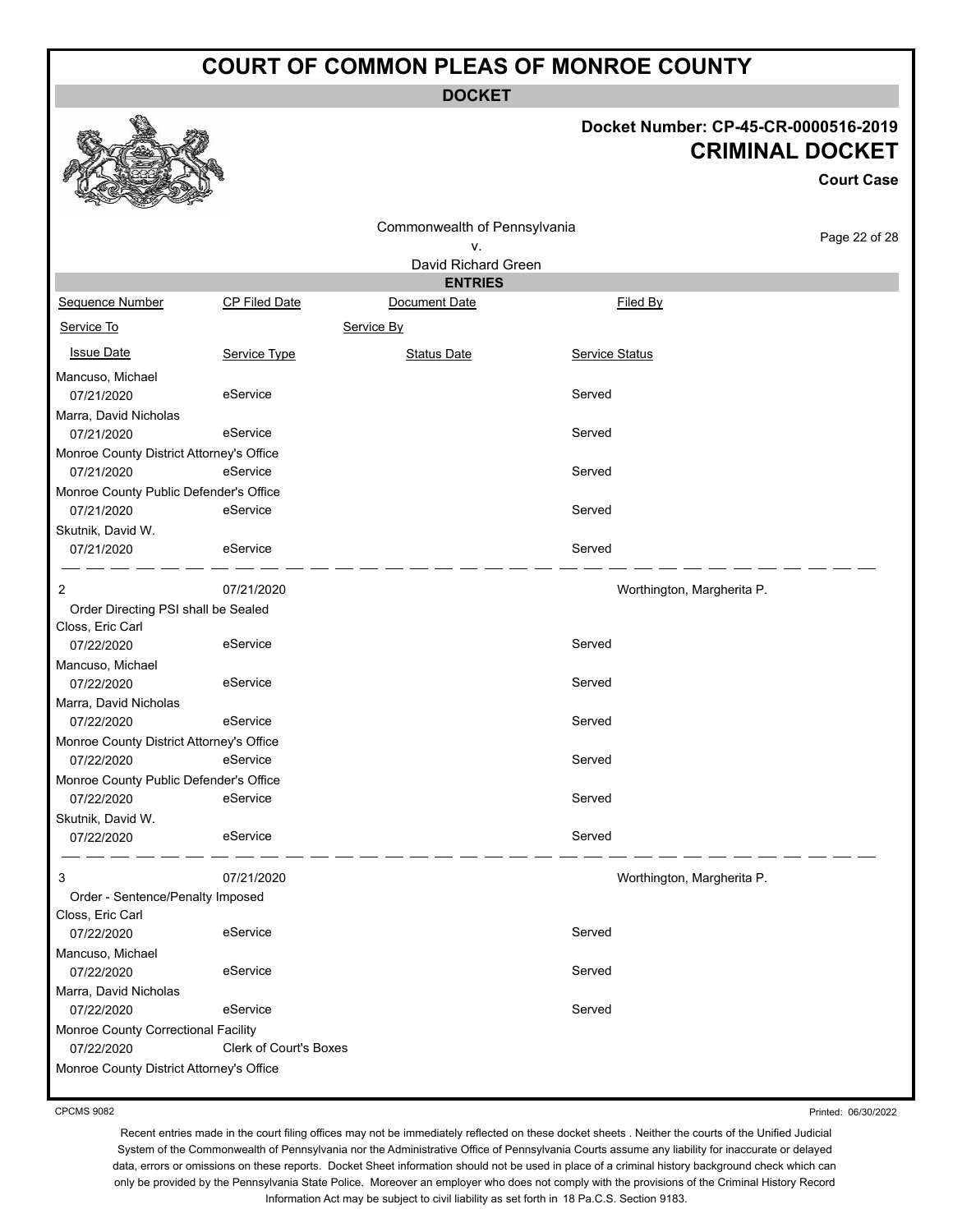**DOCKET**

## **Docket Number: CP-45-CR-0000516-2019 CRIMINAL DOCKET**

**Court Case**

| n<br><b>READY</b><br>Controller of the Controller |                                                        |                              |                |                                          |               |
|---------------------------------------------------|--------------------------------------------------------|------------------------------|----------------|------------------------------------------|---------------|
|                                                   |                                                        | Commonwealth of Pennsylvania |                |                                          |               |
|                                                   |                                                        | ٧.                           |                |                                          | Page 23 of 28 |
|                                                   |                                                        | David Richard Green          |                |                                          |               |
|                                                   |                                                        | <b>ENTRIES</b>               |                |                                          |               |
| Sequence Number                                   | <b>CP Filed Date</b>                                   | Document Date                |                | Filed By                                 |               |
| Service To                                        |                                                        | Service By                   |                |                                          |               |
| <b>Issue Date</b>                                 | Service Type                                           | <b>Status Date</b>           | Service Status |                                          |               |
| 07/22/2020                                        | eService                                               |                              | Served         |                                          |               |
| Monroe County Probation                           |                                                        |                              |                |                                          |               |
| 07/22/2020                                        | Clerk of Court's Boxes                                 |                              |                |                                          |               |
| Monroe County Public Defender's Office            |                                                        |                              |                |                                          |               |
| 07/22/2020                                        | eService                                               |                              | Served         |                                          |               |
| Monroe County Sheriff<br>07/22/2020               | <b>Clerk of Court's Boxes</b>                          |                              |                |                                          |               |
| Other                                             |                                                        |                              |                |                                          |               |
| 07/22/2020                                        | <b>First Class</b>                                     |                              |                |                                          |               |
| Selective Insurance Company of                    |                                                        |                              |                |                                          |               |
| America                                           |                                                        |                              |                |                                          |               |
| 07/22/2020                                        | <b>First Class</b>                                     |                              |                |                                          |               |
| Skutnik, David W.                                 |                                                        |                              |                |                                          |               |
| 07/22/2020                                        | eService                                               |                              | Served         |                                          |               |
| 1                                                 | 07/22/2020                                             |                              |                | Court of Common Pleas - Monroe<br>County |               |
| Penalty Assessed                                  |                                                        |                              |                |                                          |               |
| Closs, Eric Carl                                  |                                                        |                              |                |                                          |               |
| 07/22/2020                                        | eService                                               |                              | Served         |                                          |               |
| Mancuso, Michael                                  |                                                        |                              |                |                                          |               |
| 07/22/2020                                        | eService                                               |                              | Served         |                                          |               |
| Marra, David Nicholas                             |                                                        |                              |                |                                          |               |
| 07/22/2020                                        | eService                                               |                              | Served         |                                          |               |
| Monroe County District Attorney's Office          |                                                        |                              |                |                                          |               |
| 07/22/2020                                        | eService                                               |                              | Served         |                                          |               |
| Monroe County Public Defender's Office            |                                                        |                              |                |                                          |               |
| 07/22/2020                                        | eService                                               |                              | Served         |                                          |               |
| Skutnik, David W.                                 |                                                        |                              |                |                                          |               |
| 07/22/2020                                        | eService                                               |                              | Served         |                                          |               |
| 2                                                 | 07/22/2020                                             |                              |                | Court of Common Pleas - Monroe<br>County |               |
|                                                   | Itemized Account of Fines, Costs, Fees and Restitution |                              |                |                                          |               |
| Closs, Eric Carl                                  |                                                        |                              |                |                                          |               |
| 07/22/2020                                        | eService                                               |                              | Served         |                                          |               |
| Mancuso, Michael                                  |                                                        |                              |                |                                          |               |
| 07/22/2020                                        | eService                                               |                              | Served         |                                          |               |

CPCMS 9082

Printed: 06/30/2022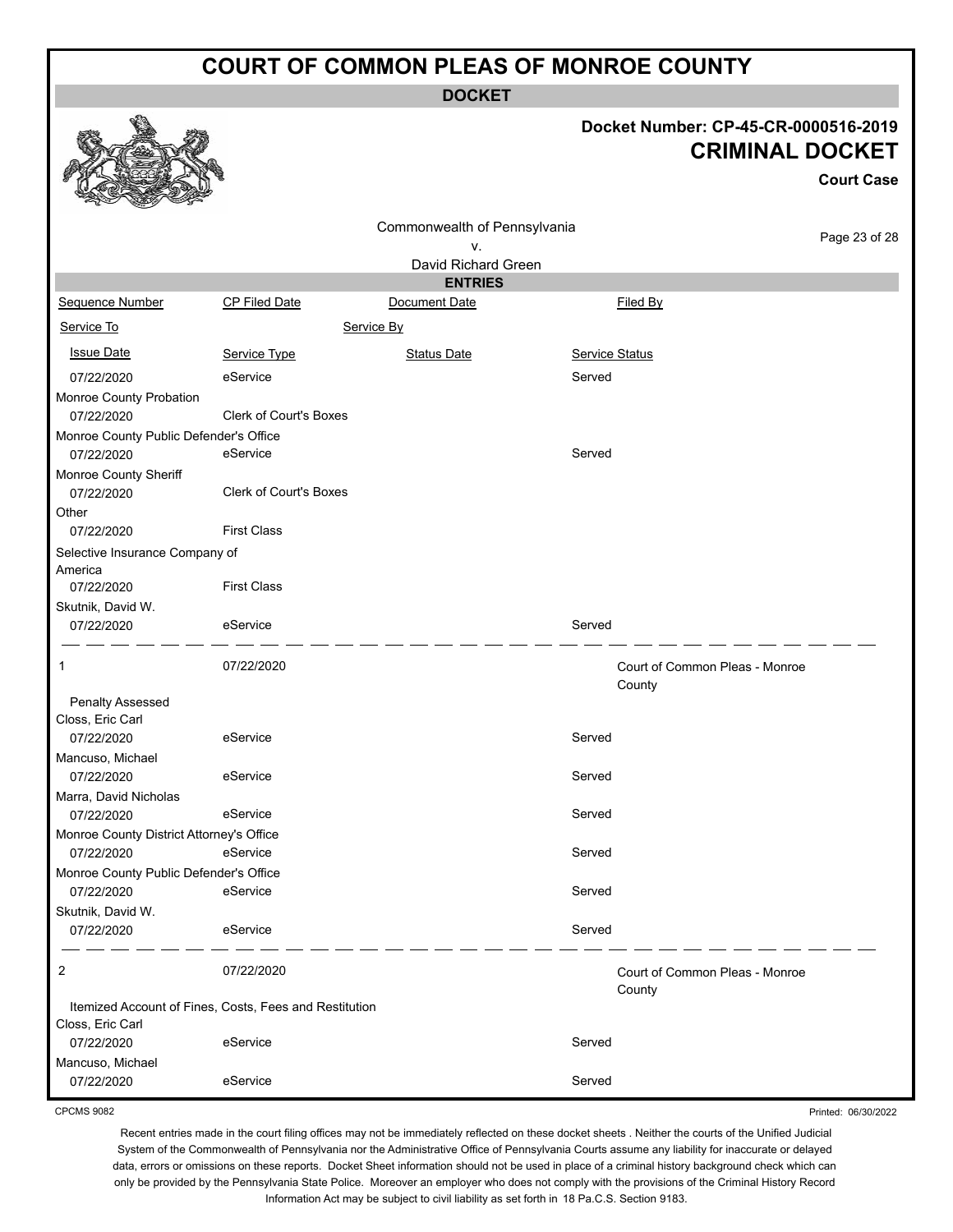**DOCKET**

#### **Docket Number: CP-45-CR-0000516-2019 CRIMINAL DOCKET**

**Court Case**

|                                                      | Commonwealth of Pennsylvania                              |                     |                |                                          |               |
|------------------------------------------------------|-----------------------------------------------------------|---------------------|----------------|------------------------------------------|---------------|
|                                                      |                                                           | ۷.                  |                |                                          | Page 24 of 28 |
|                                                      |                                                           | David Richard Green |                |                                          |               |
|                                                      |                                                           | <b>ENTRIES</b>      |                |                                          |               |
| Sequence Number                                      | <b>CP Filed Date</b>                                      | Document Date       |                | Filed By                                 |               |
| Service To                                           |                                                           | Service By          |                |                                          |               |
| <b>Issue Date</b>                                    | Service Type                                              | <b>Status Date</b>  | Service Status |                                          |               |
| Marra, David Nicholas                                |                                                           |                     |                |                                          |               |
| 07/22/2020                                           | eService                                                  |                     | Served         |                                          |               |
| Monroe County District Attorney's Office             |                                                           |                     |                |                                          |               |
| 07/22/2020                                           | eService                                                  |                     | Served         |                                          |               |
| Monroe County Public Defender's Office               |                                                           |                     |                |                                          |               |
| 07/22/2020                                           | eService                                                  |                     | Served         |                                          |               |
| Skutnik, David W.                                    |                                                           |                     |                |                                          |               |
| 07/22/2020                                           | eService                                                  |                     | Served         |                                          |               |
| 3                                                    | 07/22/2020                                                |                     |                | Court of Common Pleas - Monroe<br>County |               |
| Entry of Civil Judgment 4090 CV 2020                 |                                                           |                     |                |                                          |               |
| Closs, Eric Carl                                     |                                                           |                     |                |                                          |               |
| 07/22/2020                                           | eService                                                  |                     | Served         |                                          |               |
| Mancuso, Michael                                     |                                                           |                     |                |                                          |               |
| 07/22/2020                                           | eService                                                  |                     | Served         |                                          |               |
| Marra, David Nicholas                                |                                                           |                     |                |                                          |               |
| 07/22/2020                                           | eService                                                  |                     | Served         |                                          |               |
| Monroe County District Attorney's Office             |                                                           |                     |                |                                          |               |
| 07/22/2020                                           | eService                                                  |                     | Served         |                                          |               |
| Monroe County Public Defender's Office<br>07/22/2020 | eService                                                  |                     | Served         |                                          |               |
|                                                      |                                                           |                     |                |                                          |               |
| Skutnik, David W.<br>07/22/2020                      | eService                                                  |                     | Served         |                                          |               |
|                                                      |                                                           |                     |                |                                          |               |
| 4                                                    | 07/22/2020                                                |                     |                | Court of Common Pleas - Monroe<br>County |               |
|                                                      | Court Commitment State or County Correctional Institution |                     |                |                                          |               |
| Closs, Eric Carl                                     |                                                           |                     |                |                                          |               |
| 07/22/2020                                           | eService                                                  |                     | Served         |                                          |               |
| Mancuso, Michael                                     |                                                           |                     |                |                                          |               |
| 07/22/2020                                           | eService                                                  |                     | Served         |                                          |               |
| Marra, David Nicholas                                |                                                           |                     |                |                                          |               |
| 07/22/2020                                           | eService                                                  |                     | Served         |                                          |               |
| Monroe County District Attorney's Office             | eService                                                  |                     | Served         |                                          |               |
| 07/22/2020                                           |                                                           |                     |                |                                          |               |
| Monroe County Public Defender's Office               | eService                                                  |                     | Served         |                                          |               |
| 07/22/2020                                           |                                                           |                     |                |                                          |               |

CPCMS 9082

Printed: 06/30/2022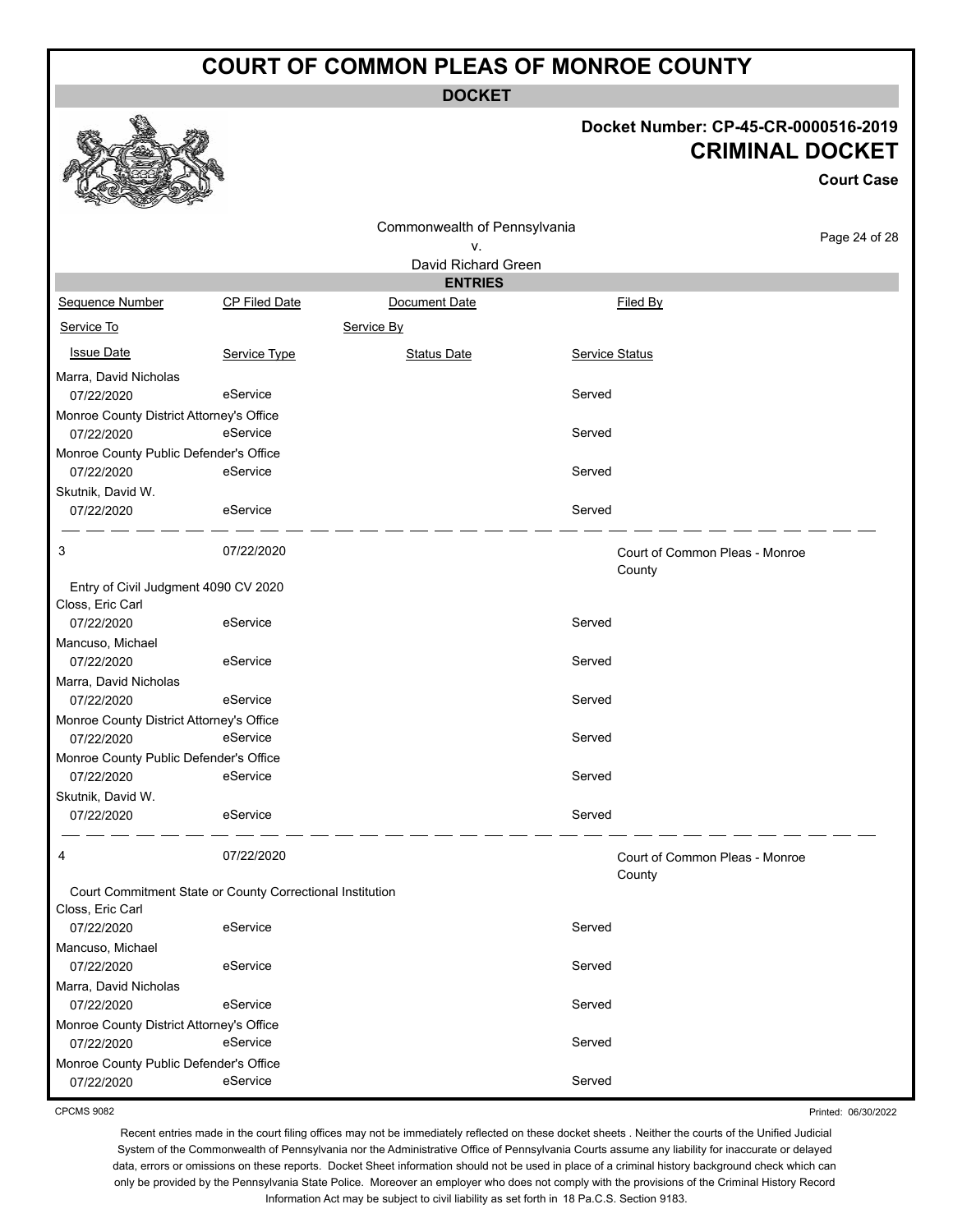**DOCKET**

## **Docket Number: CP-45-CR-0000516-2019 CRIMINAL DOCKET**

**Court Case**

|                                                        |               | Commonwealth of Pennsylvania |                |                                    |
|--------------------------------------------------------|---------------|------------------------------|----------------|------------------------------------|
|                                                        |               | ۷.                           |                | Page 25 of 28                      |
|                                                        |               | David Richard Green          |                |                                    |
|                                                        |               | <b>ENTRIES</b>               |                |                                    |
| Sequence Number                                        | CP Filed Date | Document Date                |                | Filed By                           |
| Service To                                             |               | Service By                   |                |                                    |
| <b>Issue Date</b>                                      | Service Type  | <b>Status Date</b>           | Service Status |                                    |
| Skutnik, David W.                                      |               |                              |                |                                    |
| 07/22/2020                                             | eService      |                              | Served         |                                    |
|                                                        |               |                              |                |                                    |
| 1                                                      | 07/24/2020    |                              |                | Monroe County Probation Department |
| Sealed Entry                                           |               |                              |                |                                    |
| Closs, Eric Carl                                       |               |                              |                |                                    |
| 07/24/2020                                             | eService      |                              | Served         |                                    |
| Mancuso, Michael                                       |               |                              |                |                                    |
| 07/24/2020                                             | eService      |                              | Served         |                                    |
| Marra, David Nicholas                                  | eService      |                              | Served         |                                    |
| 07/24/2020                                             |               |                              |                |                                    |
| Monroe County District Attorney's Office<br>07/24/2020 | eService      |                              | Served         |                                    |
| Monroe County Public Defender's Office                 |               |                              |                |                                    |
| 07/24/2020                                             | eService      |                              | Served         |                                    |
| Skutnik, David W.                                      |               |                              |                |                                    |
| 07/24/2020                                             | eService      |                              | Served         |                                    |
|                                                        |               |                              |                |                                    |
|                                                        | 07/30/2020    |                              |                | Monroe County Court Reporters      |
| <b>Exhibits Filed</b>                                  |               |                              |                |                                    |
| Closs, Eric Carl                                       |               |                              |                |                                    |
| 07/30/2020                                             | eService      |                              | Served         |                                    |
| Mancuso, Michael                                       |               |                              |                |                                    |
| 07/30/2020                                             | eService      |                              | Served         |                                    |
| Marra, David Nicholas                                  |               |                              |                |                                    |
| 07/30/2020                                             | eService      |                              | Served         |                                    |
| Monroe County District Attorney's Office               |               |                              |                |                                    |
| 07/30/2020                                             | eService      |                              | Served         |                                    |
| Monroe County Public Defender's Office                 | eService      |                              |                |                                    |
| 07/30/2020                                             |               |                              | Served         |                                    |
| Skutnik, David W.<br>07/30/2020                        | eService      |                              | Served         |                                    |
|                                                        |               |                              |                |                                    |
| 2                                                      | 07/30/2020    |                              |                | Worthington, Margherita P.         |
| Order Directing Exhibits be Sealed                     |               |                              |                |                                    |
| Closs, Eric Carl                                       |               |                              |                |                                    |
| 07/30/2020                                             | eService      |                              | Served         |                                    |
|                                                        |               |                              |                |                                    |

CPCMS 9082

Printed: 06/30/2022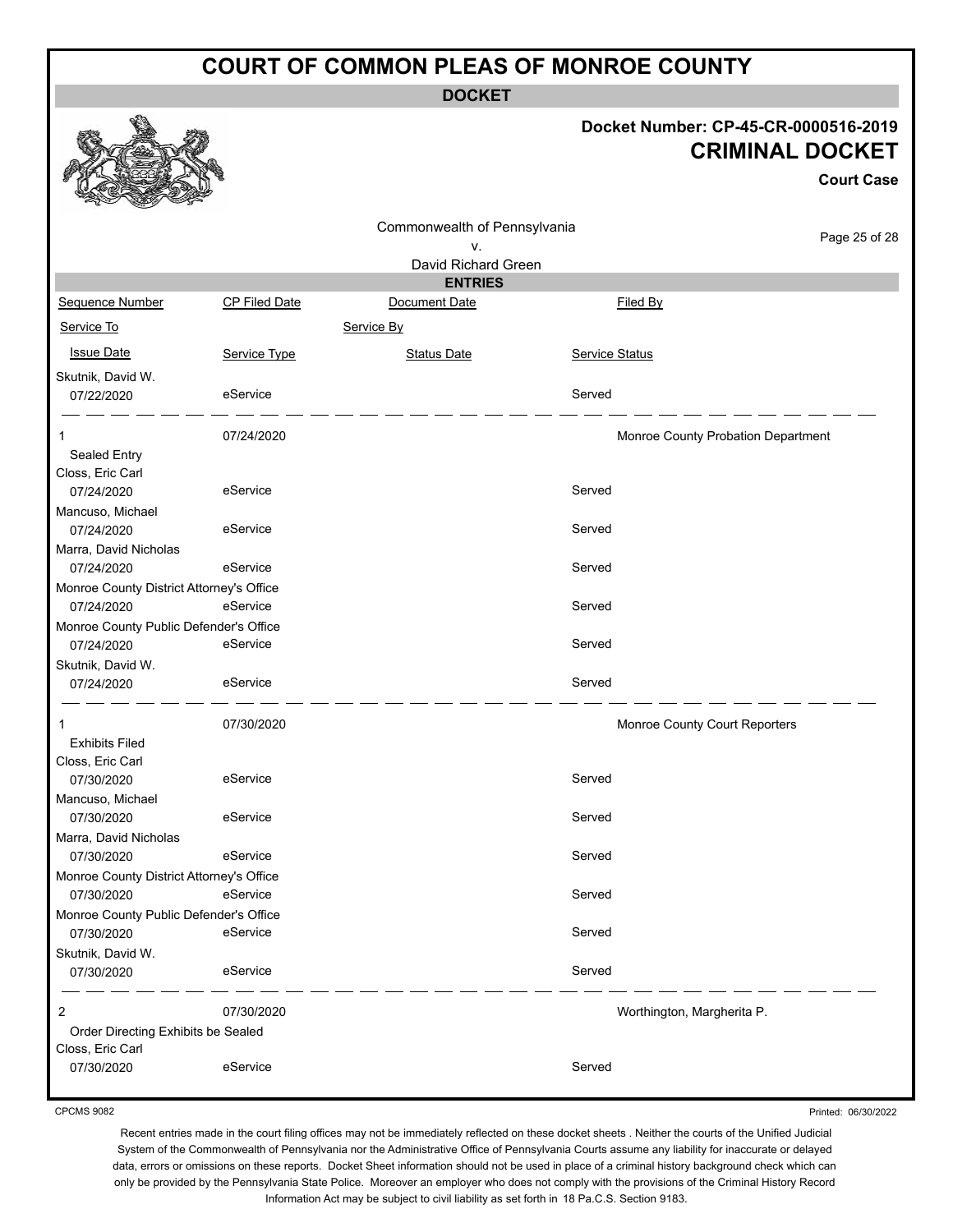**DOCKET**

#### **Docket Number: CP-45-CR-0000516-2019 CRIMINAL DOCKET**

**Court Case**

|                                          |               | Commonwealth of Pennsylvania |                | Page 26 of 28 |  |  |  |
|------------------------------------------|---------------|------------------------------|----------------|---------------|--|--|--|
|                                          | ν.            |                              |                |               |  |  |  |
|                                          |               | David Richard Green          |                |               |  |  |  |
|                                          |               | <b>ENTRIES</b>               |                |               |  |  |  |
| Sequence Number                          | CP Filed Date | Document Date                | Filed By       |               |  |  |  |
| Service To                               |               | Service By                   |                |               |  |  |  |
| <b>Issue Date</b>                        | Service Type  | Status Date                  | Service Status |               |  |  |  |
| Mancuso, Michael                         |               |                              |                |               |  |  |  |
| 07/30/2020                               | eService      |                              | Served         |               |  |  |  |
| Marra, David Nicholas                    |               |                              |                |               |  |  |  |
| 07/30/2020                               | eService      |                              | Served         |               |  |  |  |
| <b>Monroe County Court Reporters</b>     |               |                              |                |               |  |  |  |
| 07/30/2020                               |               | Clerk of Court's Boxes       |                |               |  |  |  |
| Monroe County District Attorney's Office |               |                              |                |               |  |  |  |
| 07/30/2020                               | eService      |                              | Served         |               |  |  |  |
| Monroe County Public Defender's Office   |               |                              |                |               |  |  |  |
| 07/30/2020                               | eService      |                              | Served         |               |  |  |  |
| Skutnik, David W.                        |               |                              |                |               |  |  |  |
| 07/30/2020                               | eService      |                              | Served         |               |  |  |  |
|                                          |               |                              |                |               |  |  |  |

CPCMS 9082

Printed: 06/30/2022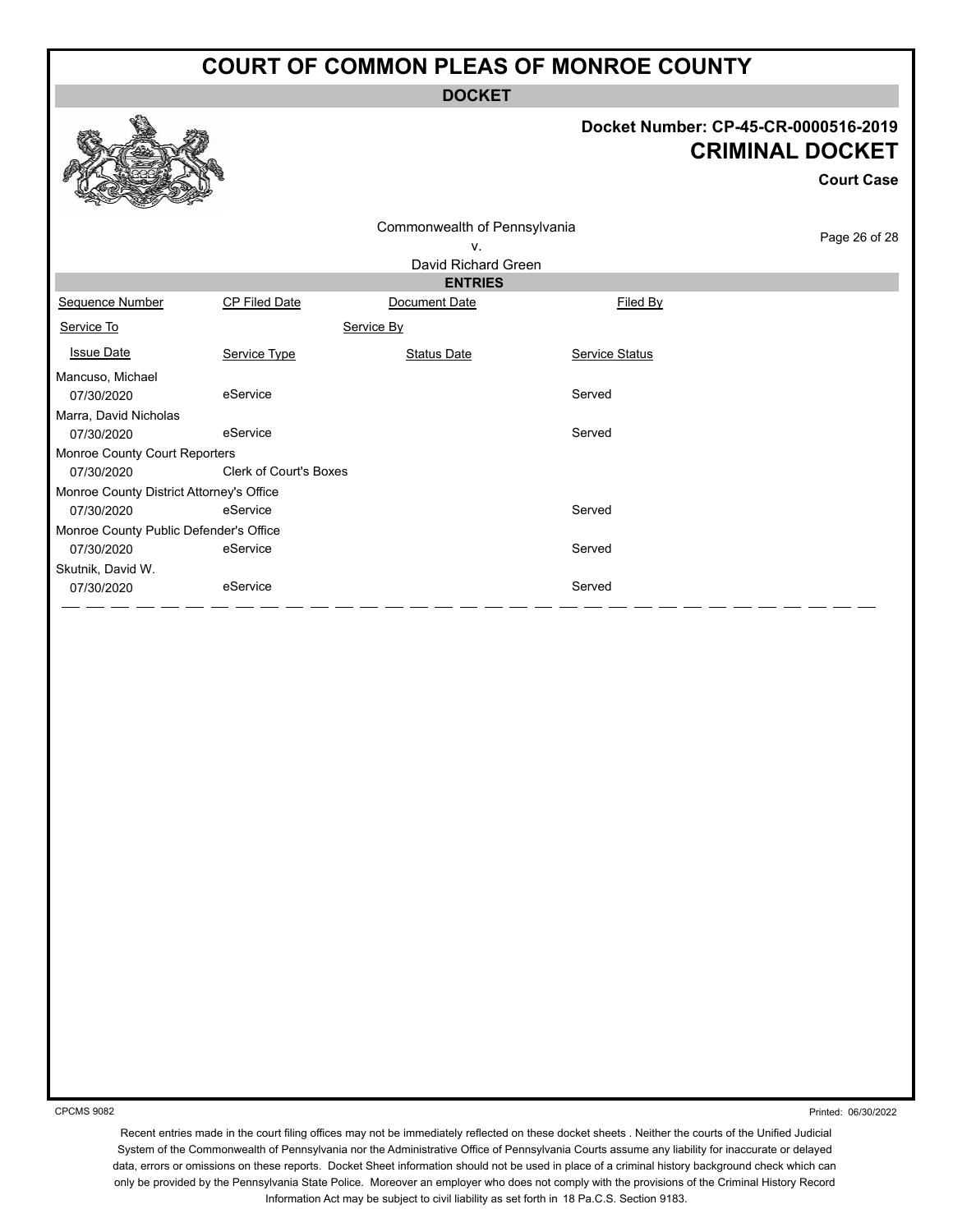**DOCKET**

# **Docket Number: CP-45-CR-0000516-2019 CRIMINAL DOCKET**

**Court Case**

| Commonwealth of Pennsylvania                             |            |          |             |                          |               |  |  |  |  |
|----------------------------------------------------------|------------|----------|-------------|--------------------------|---------------|--|--|--|--|
|                                                          |            | ν.       |             |                          | Page 27 of 28 |  |  |  |  |
| David Richard Green<br><b>CASE FINANCIAL INFORMATION</b> |            |          |             |                          |               |  |  |  |  |
| Last Payment Date:<br>Total of Last Payment:             |            |          |             |                          |               |  |  |  |  |
| Green, David Richard<br>Defendant                        | Assessment | Payments | Adjustments | Non Monetary<br>Payments | Total         |  |  |  |  |
| <b>Costs/Fees</b>                                        |            |          |             |                          |               |  |  |  |  |
| District Attorney Digital Forensics Fee<br>(Monroe)      | \$696.51   | \$0.00   | \$0.00      | \$0.00                   | \$696.51      |  |  |  |  |
| Subpoena Fee (Monroe)                                    | \$5.00     | \$0.00   | \$0.00      | \$0.00                   | \$5.00        |  |  |  |  |
| Subpoena Fee (Monroe)                                    | \$185.00   | \$0.00   | \$0.00      | \$0.00                   | \$185.00      |  |  |  |  |
| Subpoena Fee (Monroe)                                    | \$25.00    | \$0.00   | \$0.00      | \$0.00                   | \$25.00       |  |  |  |  |
| ATJ                                                      | \$6.00     | \$0.00   | \$0.00      | \$0.00                   | \$6.00        |  |  |  |  |
| Automation Fee (Monroe)                                  | \$5.00     | \$0.00   | \$0.00      | \$0.00                   | \$5.00        |  |  |  |  |
| Booking Center Fee (Monroe)                              | \$300.00   | \$0.00   | \$0.00      | \$0.00                   | \$300.00      |  |  |  |  |
| <b>CJES</b>                                              | \$2.50     | \$0.00   | \$0.00      | \$0.00                   | \$2.50        |  |  |  |  |
| Commonwealth Cost - HB627 (Act 167<br>of 1992)           | \$21.60    | \$0.00   | \$0.00      | \$0.00                   | \$21.60       |  |  |  |  |
| Costs of Prosecution - CJEA                              | \$50.00    | \$0.00   | \$0.00      | \$0.00                   | \$50.00       |  |  |  |  |
| County Court Cost (Act 204 of 1976)                      | \$31.50    | \$0.00   | \$0.00      | \$0.00                   | \$31.50       |  |  |  |  |
| Court Costs (Monroe)                                     | \$75.00    | \$0.00   | \$0.00      | \$0.00                   | \$75.00       |  |  |  |  |
| Crime Victims Compensation (Act 96 of<br>1984)           | \$35.00    | \$0.00   | \$5,672.09  | \$0.00                   | \$5,707.09    |  |  |  |  |
| DNA Detection Fund (Act 185-2004)                        | \$250.00   | \$0.00   | \$0.00      | \$0.00                   | \$250.00      |  |  |  |  |
| Domestic Violence Compensation (Act<br>44 of 1988)       | \$10.00    | \$0.00   | \$0.00      | \$0.00                   | \$10.00       |  |  |  |  |
| Firearm Education and Training Fund                      | \$5.00     | \$0.00   | \$0.00      | \$0.00                   | \$5.00        |  |  |  |  |
| <b>JCPS</b>                                              | \$21.25    | \$0.00   | \$0.00      | \$0.00                   | \$21.25       |  |  |  |  |
| Judicial Computer Project                                | \$8.00     | \$0.00   | \$0.00      | \$0.00                   | \$8.00        |  |  |  |  |
| OAG - JCP                                                | \$2.50     | \$0.00   | \$0.00      | \$0.00                   | \$2.50        |  |  |  |  |
| State Court Costs (Act 204 of 1976)                      | \$14.40    | \$0.00   | \$0.00      | \$0.00                   | \$14.40       |  |  |  |  |
| Victim Witness Service (Act 111 of 1998)                 | \$25.00    | \$0.00   | \$0.00      | \$0.00                   | \$25.00       |  |  |  |  |
| Judgment Fee (Monroe)                                    | \$75.25    | \$0.00   | \$0.00      | \$0.00                   | \$75.25       |  |  |  |  |
| Costs/Fees Totals:                                       | \$1,849.51 | \$0.00   | \$5,672.09  | \$0.00                   | \$7,521.60    |  |  |  |  |
| <b>Restitution</b>                                       |            |          |             |                          |               |  |  |  |  |
| Insurance Company Restitution                            | \$1,095.52 | \$0.00   | \$0.00      | \$0.00                   | \$1,095.52    |  |  |  |  |
| <b>Restitution Totals:</b>                               | \$1,095.52 | \$0.00   | \$0.00      | \$0.00                   | \$1,095.52    |  |  |  |  |
| <b>Grand Totals:</b>                                     | \$2,945.03 | \$0.00   | \$5,672.09  | \$0.00                   | \$8,617.12    |  |  |  |  |

CPCMS 9082

Printed: 06/30/2022